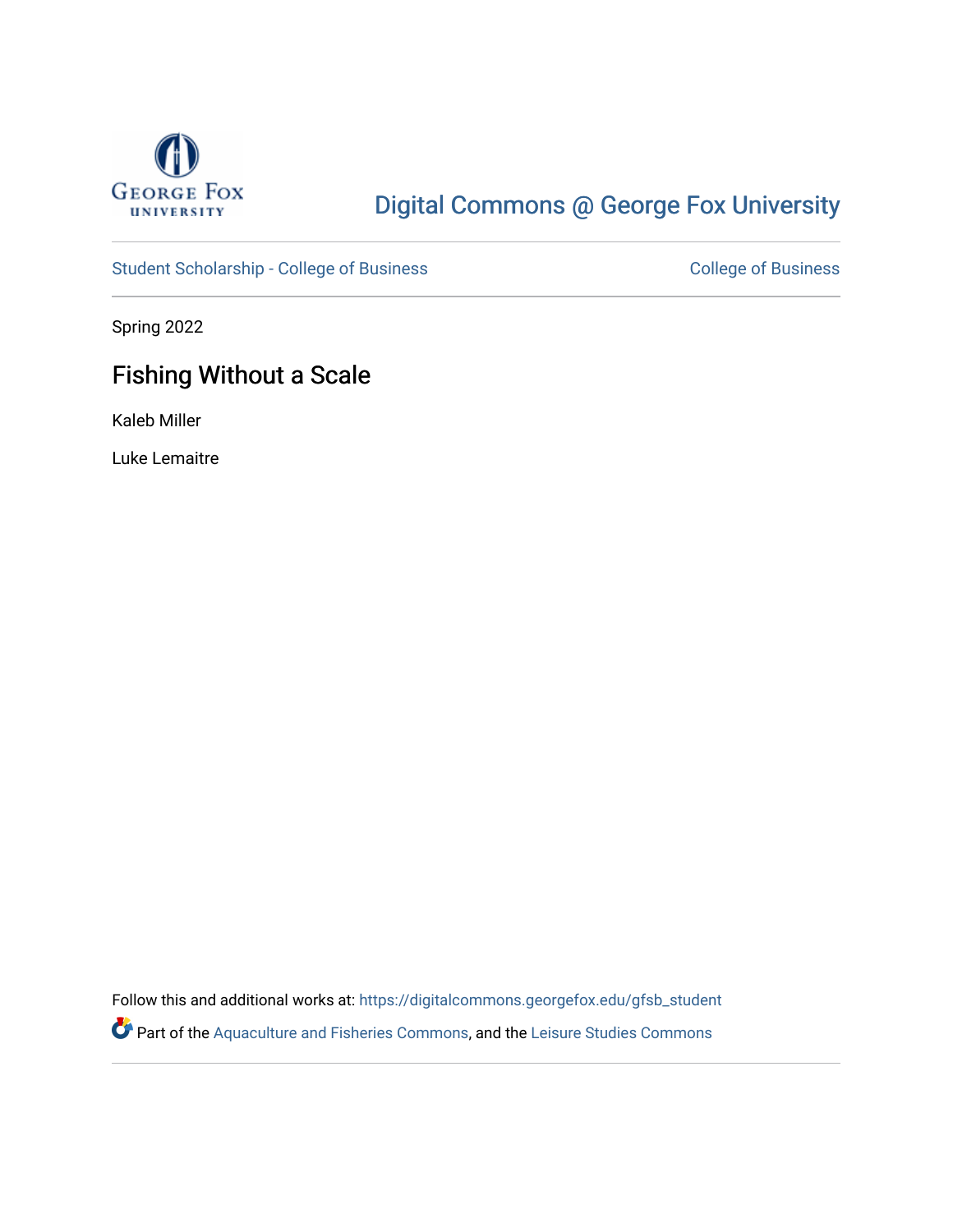#### Fishing Without a Scale

Kaleb Miller and Luke Lemaitre

George Fox University

## Abstract

Our study looks at different species of fish and uses their cross-length and volume to find correlations in weight among the different fish. The different type of fish that we compare include perch, pike, parkki, whitefish, bream, roach, and smelt. The dependent variable that we are using is weight. Once we predict the weight of the individual fish, we will also compare that weight to other fish species. The result of the data are that there is linearity, where the adjusted R squared is between 0.94 and 0.97, depending on our model. Therefore, 94 to 97 percent of the variability in a fish's weight is explained by the regressors. For this first regressor, using volume, there was a correlation of 0.97 between the volume and the different types of fish. Then, for just the length (not length squared) and the different types of fish, there was a correlation of 0.94. In this study, we found that this method of estimating the weight of the fish before they are actually weighed on a scale was found to be most effective for box-shaped fish and not as effective for normal-shaped fish.

Keywords: Fishing without a scale, Perch, Pike, Parkki, Whitefish, Bream, Roach, Smelt, Height, Length, Width, Volume, Weight

JEL Classification: Q22, B23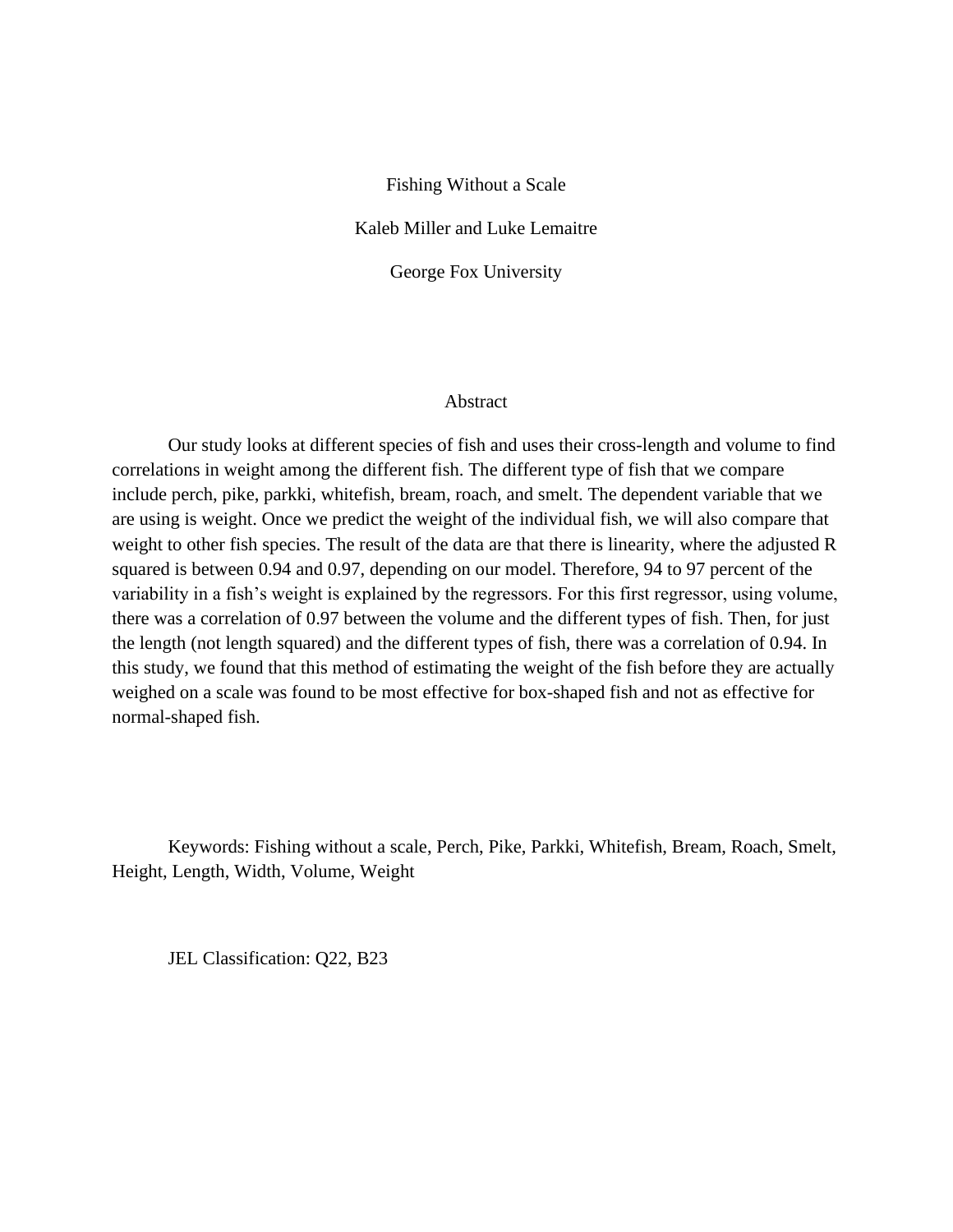#### **Part 1: Introduction**

Our research question is: Can we create a model to accurately predict the weight of different fish depending on their figure?

This is important because a lot of spring fish scales in the market today are either expensive, not durable (clamp breaks), or susceptible to rust when ocean fishing. Also, floor scales are very small. This means that if a long fish is placed on the scale, the weight estimate will not be accurate as part of the fish will be hanging off the scale. This is why it would be a lot more efficient to use a tape measure and measure a couple of dimensions of a fish to get an accurate fish weight. Moreover, many scales work by suspending the fish with a clamp and while it does not do "physical damage to a fish," it is definitely not the most humane way to weigh a fish (Hudson, 2022, para. 19). After reading this paper, you will know which fish dimensions give the most accurate weight estimate. Also, you will understand that since fish species have different shapes and sizes, some mathematical models may be better for certain species than others. For example, a Rainbow Trout is a longer fish, and a Bluegill is a tall but smaller fish. Lastly, you will understand how a fish's weight changes in different stages of its life. There are a couple of research papers on this topic already from Kaggle, such as "Fish Species Image Data" written by Sripaad Srinivasan and "Fish Market" written by Aung Pyae, and they use the same data set. However, while they all include some visualizations, none of them go as far as making inferences about the relationship between a fish's dimensions and its weight. They all focus more on the mathematical side, such as minimizing the mean squared error using a numerical method known as the gradient descent algorithm. They also compare different regression types on this data set, such as using linear regression, lasso regression, and ridge regression.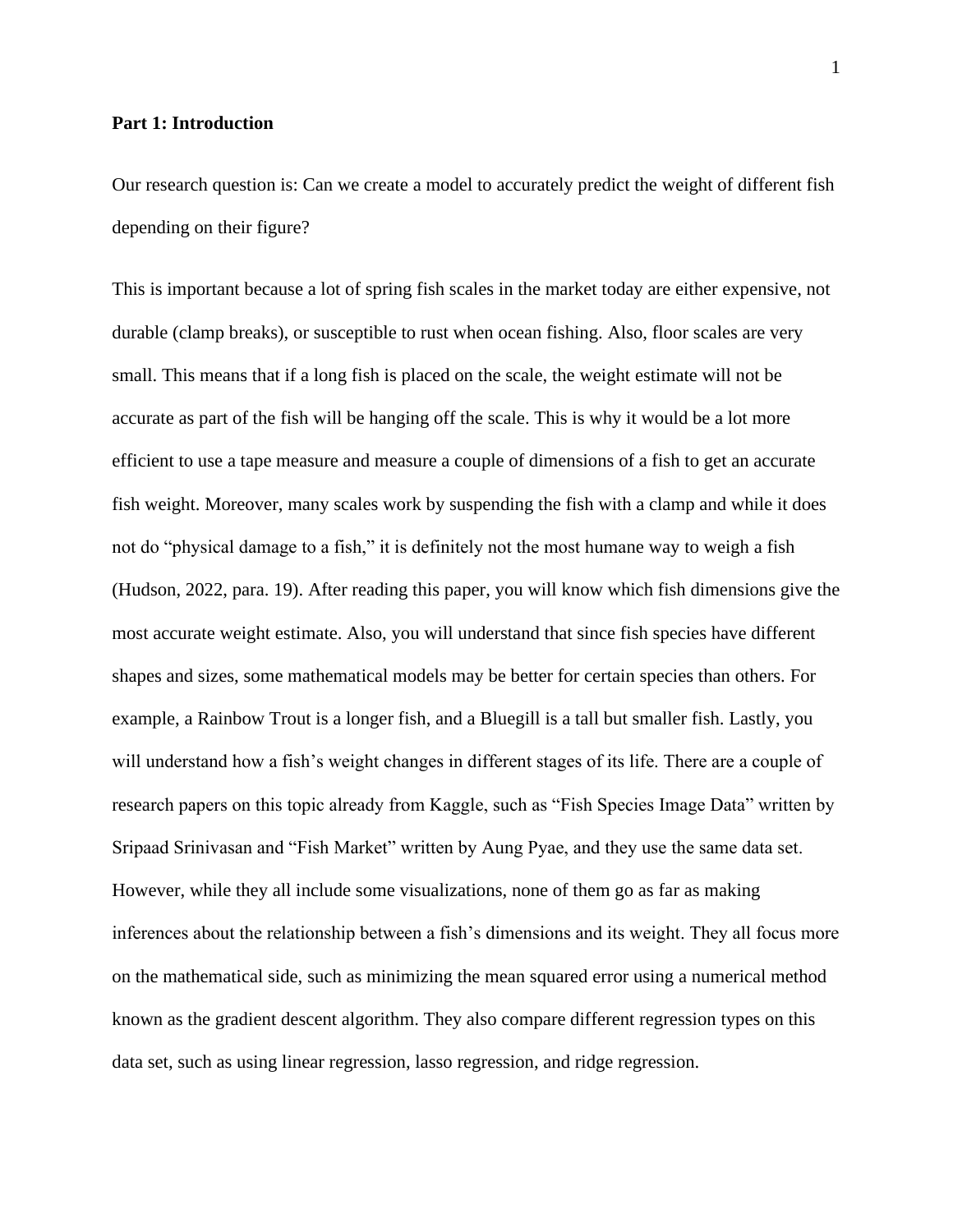While those research papers contain useful and advanced content, this paper seeks to dive into a little more biology and applications. We found that the volume of a fish was the best multiple dimension predictor of weight. Also, from the "Fish Market" research paper, we saw that the distance between the head and tailfin herein, *dlength* of a fish was the best single dimension predictor for weight. This was a surprise to us because this measurement only uses one dimension. We originally thought that diagonal distance between the head and tail fin would be the best predictor of weight because this measurement used the height and length of a fish. A visual can be shown below.

### **Figure 1**



In addition, keeping our research brief, we also included interaction variables with the species which would represent different rates of growth by fish species.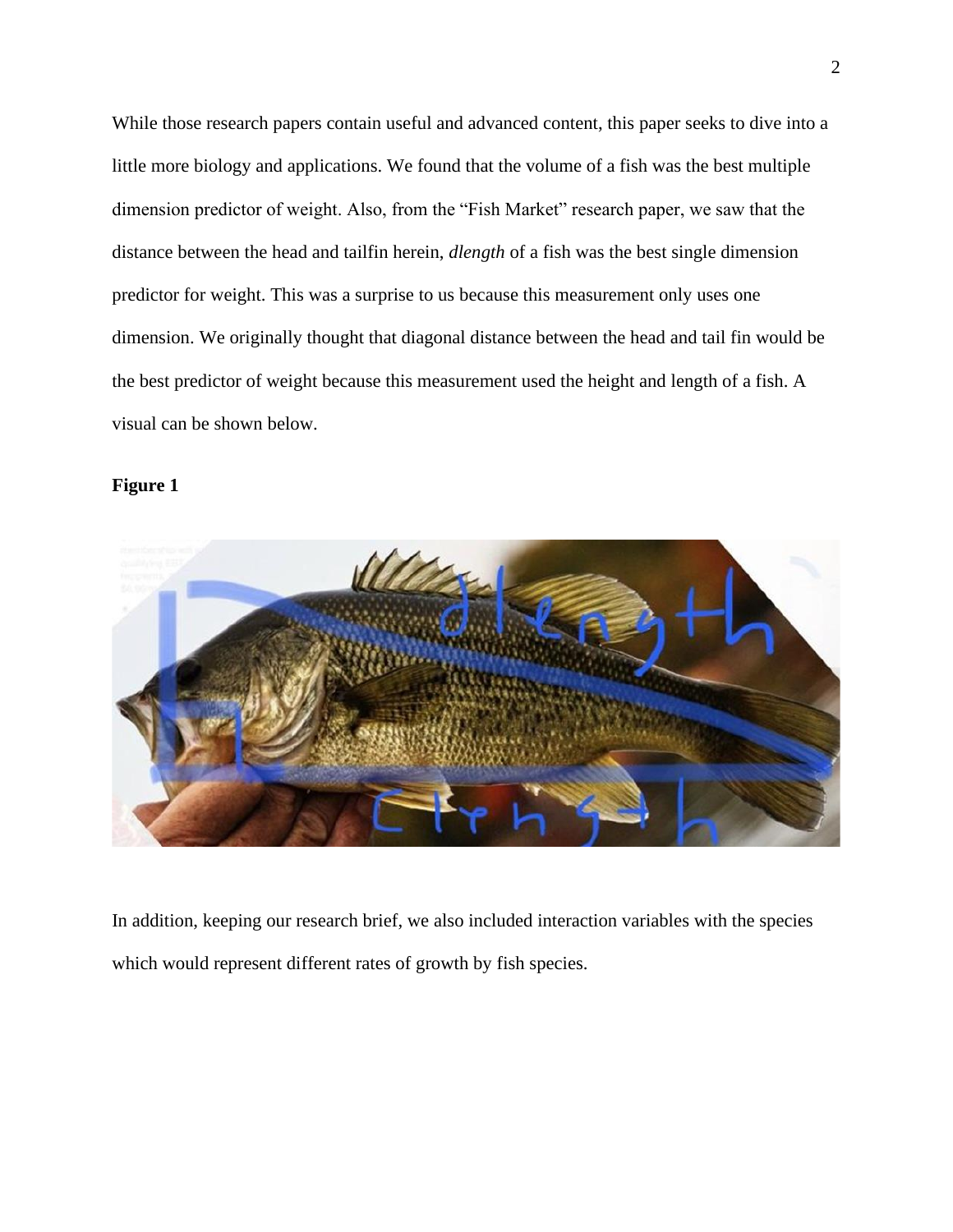# **Part 2: Data Overview**

The data set used in our research was found on Kaggle, containing 158 observations, seven different fish species, five single dimension variables, and a variable for weight. Here is our data dictionary.

# **Table 1**

| Variable Name    | Description                                                                                                                     | Type       |
|------------------|---------------------------------------------------------------------------------------------------------------------------------|------------|
| Weight           | In grams                                                                                                                        | Continuous |
| Height           | Distance between ventral fin<br>to dorsal fin (centimeters)                                                                     | Continuous |
| Dlength          | Diagonal distance between<br>bottom of fish's mouth to the<br>top of the tailfin (centimeters)                                  | Continuous |
| Clength          | Distance across a fish,<br>between its mouth and tailfin<br>(centimeters)                                                       | Continuous |
| <b>Thickness</b> | The height of the fish if it was<br>on its side (centimeters)                                                                   | Continuous |
| Dwidth           | Diagonal distance between<br>the bottom left part of a fish's<br>mouth to the top right part of<br>a fish's mouth (centimeters) | Continuous |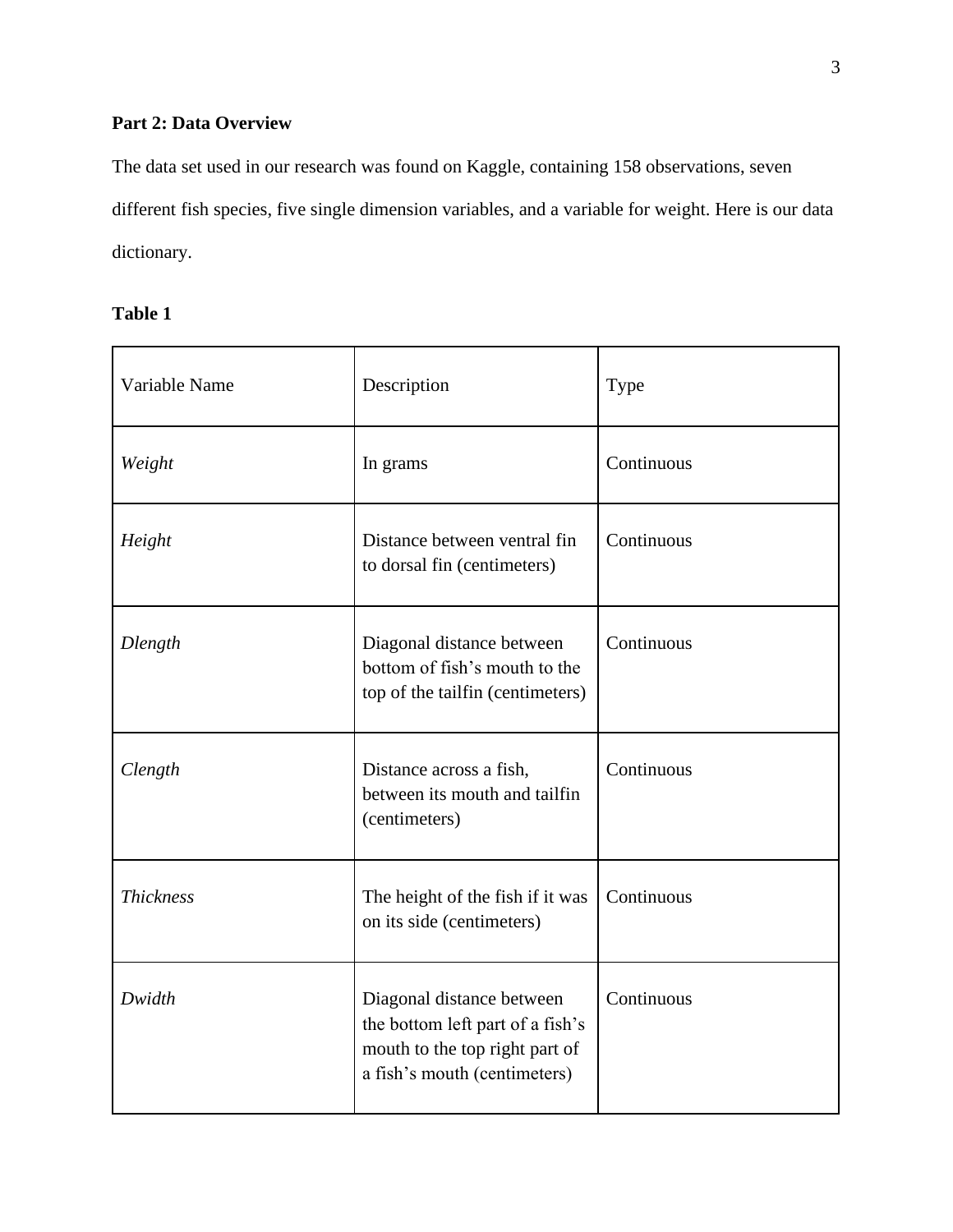| Volume       | Height * Thickness * Clength<br>(centimeters <sup>3</sup> )                | <b>Continuous Interaction</b> |
|--------------|----------------------------------------------------------------------------|-------------------------------|
| Perch        | Species name, Perch $= 1$ if<br>true and Perch $= 0$ if false              | <b>Binary</b>                 |
| Pike         | Species name, $Pike = 1$ if true<br>and Pike $= 0$ if false                | <b>Binary</b>                 |
| Parkki       | Species name, Parkki $= 1$ if<br>true and Parkki $= 0$ if false            | <b>Binary</b>                 |
| <b>Smelt</b> | Species name, Smelt = $1$ if<br>true and Smelt = $0$ if false              | <b>Binary</b>                 |
| Roach        | Species name, Roach = $1$ if<br>true and Roach $= 0$ if false              | <b>Binary</b>                 |
| <b>Bream</b> | Species name, Bream $= 1$ if<br>true and Bream $= 0$ if false              | <b>Binary</b>                 |
| Whitefish    | Species name, White $fish = 1$<br>if true and White fish $= 0$ if<br>false | <b>Binary</b>                 |
| PerchVol     | Perch's Volume; if the species<br>is not a Perch, PerchVol = $0$           | <b>Continuous Interaction</b> |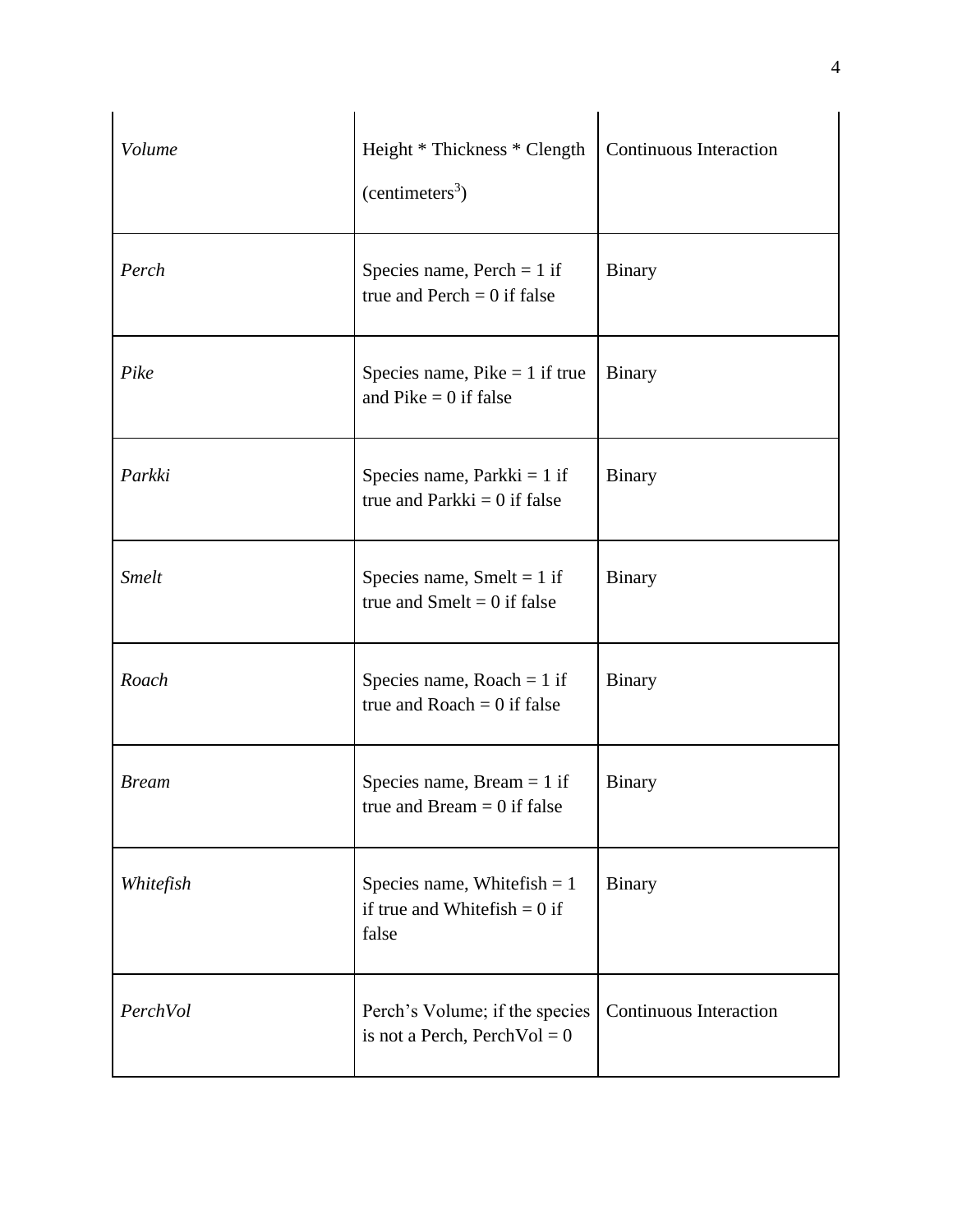| PikeVol         | Pike's Volume; if the species<br>is not a Pike, PikeVol=0                        | <b>Continuous Interaction</b> |
|-----------------|----------------------------------------------------------------------------------|-------------------------------|
| ParkkiVol       | Parkki's Volume; if the<br>species is not a Parkki,<br>$ParkkiVol = 0$           | <b>Continuous Interaction</b> |
| SmeltVol        | Smelt's Volume; if the<br>species is not a Smelt,<br>SmeltVol = $0$              | <b>Continuous Interaction</b> |
| RoachVol        | Roach's Volume; if the<br>species is not a Roach,<br>$RoachVol = 0$              | <b>Continuous Interaction</b> |
| <b>BreamVol</b> | Bream's Volume; if the<br>species is not a Bream,<br>$BreamVol = 0$              | <b>Continuous Interaction</b> |
| WhitefishVol    | Whitefish's Volume; if the<br>species is not a Whitefish,<br>Whitefish $Vol = 0$ | <b>Continuous Interaction</b> |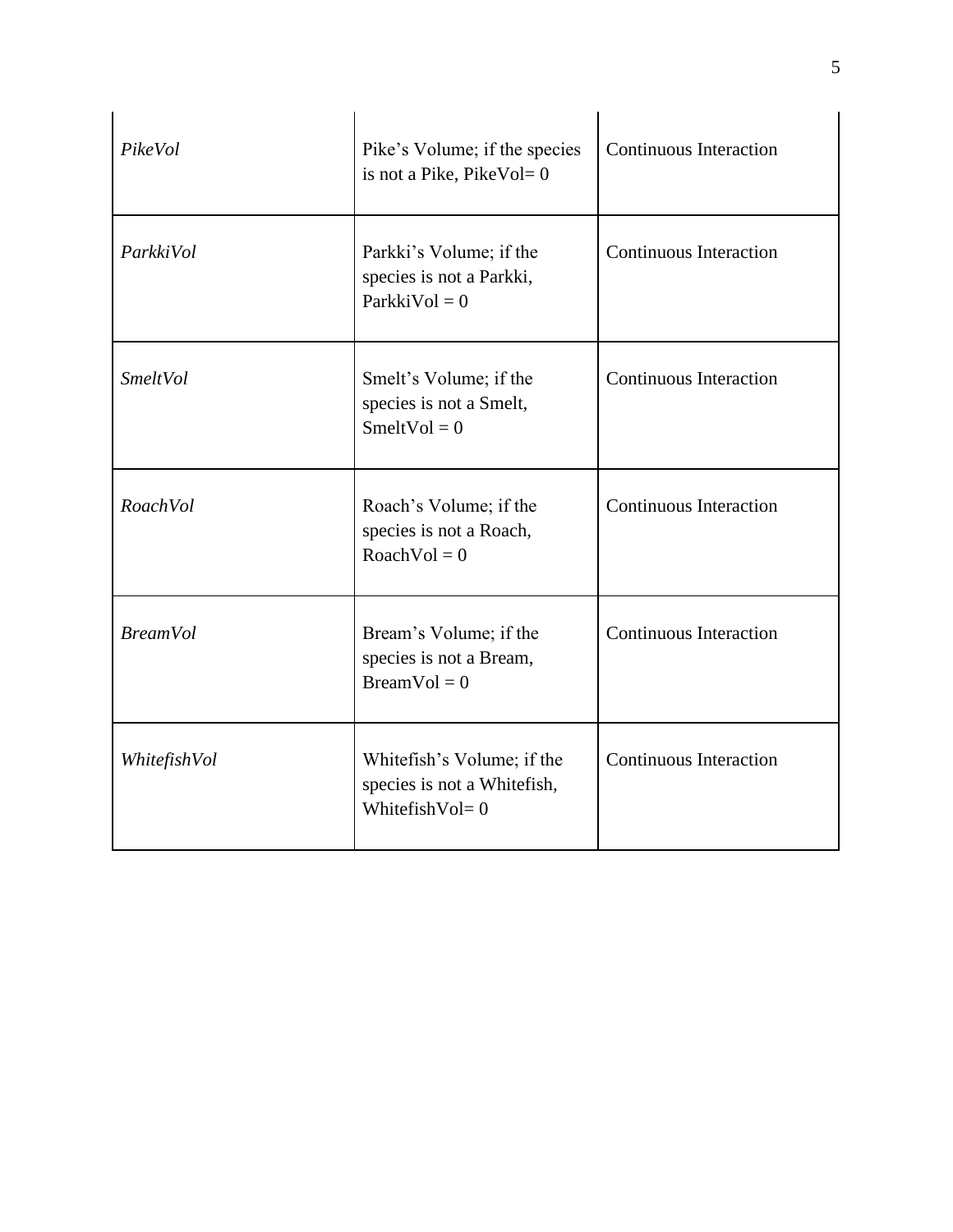# **Table 2**

| Summary<br><b>Statistics</b><br>for the<br>following<br>variable: | Mean   | Median | Minimum | Maximum | Standard<br>Deviation | 5%<br>Percentile | 95%<br>Percentile |
|-------------------------------------------------------------------|--------|--------|---------|---------|-----------------------|------------------|-------------------|
| Weight                                                            | 400.85 | 281.5  | 5.9     | 1650    | 357.7                 | 9.8              | 1000.7            |
| Height                                                            | 26.247 | 25.2   | 7.5     | 59      | 9.9964                | 11.3             | 42                |
| Dlength                                                           | 28.416 | 27.3   | 8.4     | 63.4    | 10.716                | 11.8             | 45                |
| Clength                                                           | 31.227 | 29.4   | 8.8     | 68      | 11.61                 | 13.1             | 48                |
| <b>Thickness</b>                                                  | 8.971  | 7.786  | 1.7284  | 18.957  | 4.2862                | 2.196            | 16.517            |
| Dwidth                                                            | 4.4175 | 4.2485 | 1.0476  | 8.142   | 1.6858                | 1.2772           | 7.3514            |
| Volume                                                            | 9996.6 | 6220.9 | 139.39  | 43378   | 9072.6                | 322.13           | 27849             |

Above are the summary statistics of the continuous variables. We can see that the standard deviation is the greatest for weight and volume. This makes sense because the biggest fish in the sample is a Pike and the smallest is a Parkki, and there is a significant difference in size between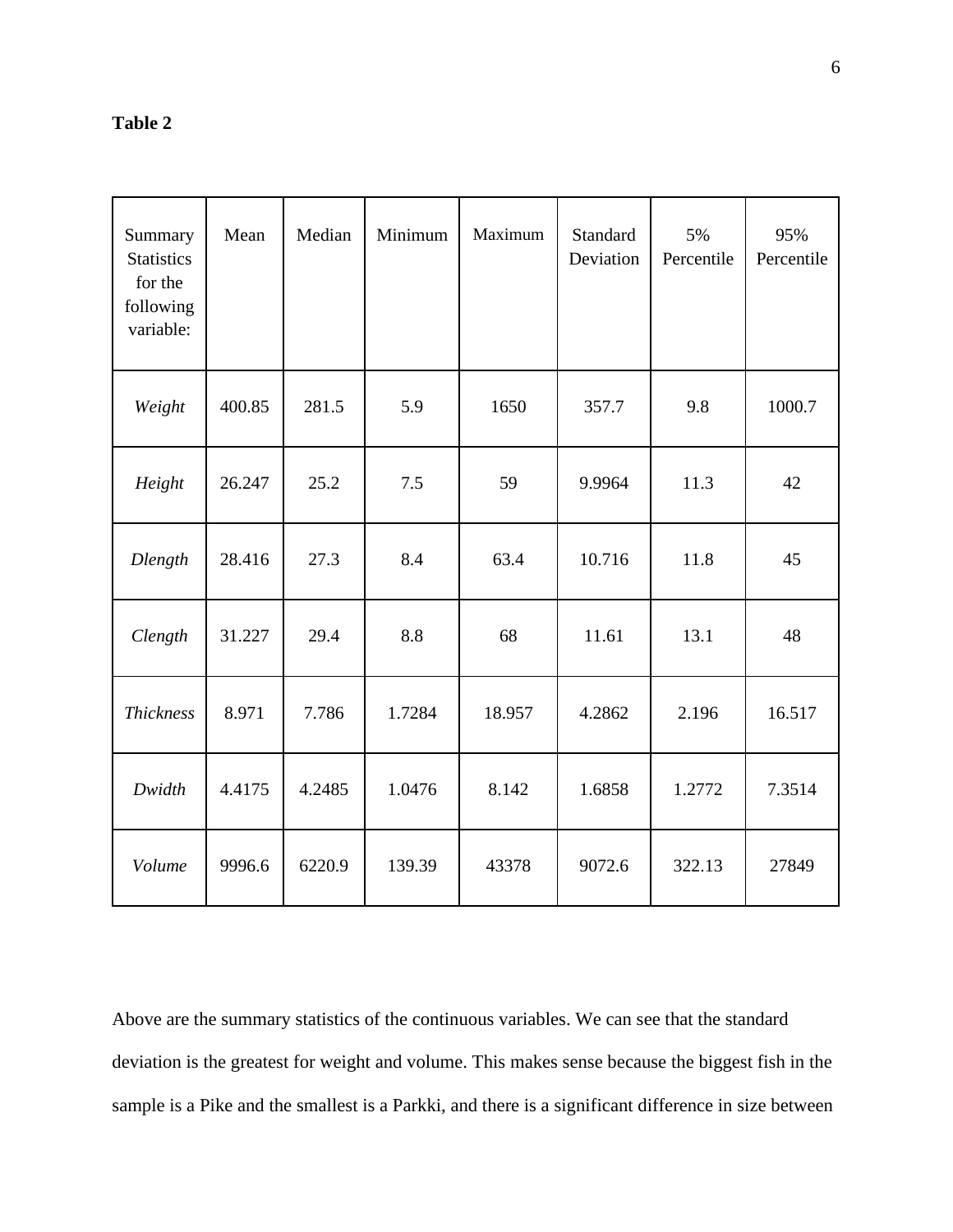the two of these fish. In addition, since *Volume* is the product of *Height*, *Thickness*, and *Clength*, it is not surprising that the standard deviation is as high as 9072.6. So as values of x, y, and z get larger, the gradient vector increases in magnitude. Thus, implying a greater rate of change for volume. Therefore, as changes in x, y, and z occur for large values of x, y, and z, volume changes by a greater amount, causing more deviation. Although the function we defined above only exists in 4 dimensions, a 3D representation is shown below to convey the idea.





One of the flaws in this research project is that the data set seems to include very small fish in general. From the table above, the mean weight is 400.85 grams, which is 0.884 pounds. That being said, we had the idea of this project applying to all commercial fishing. However, some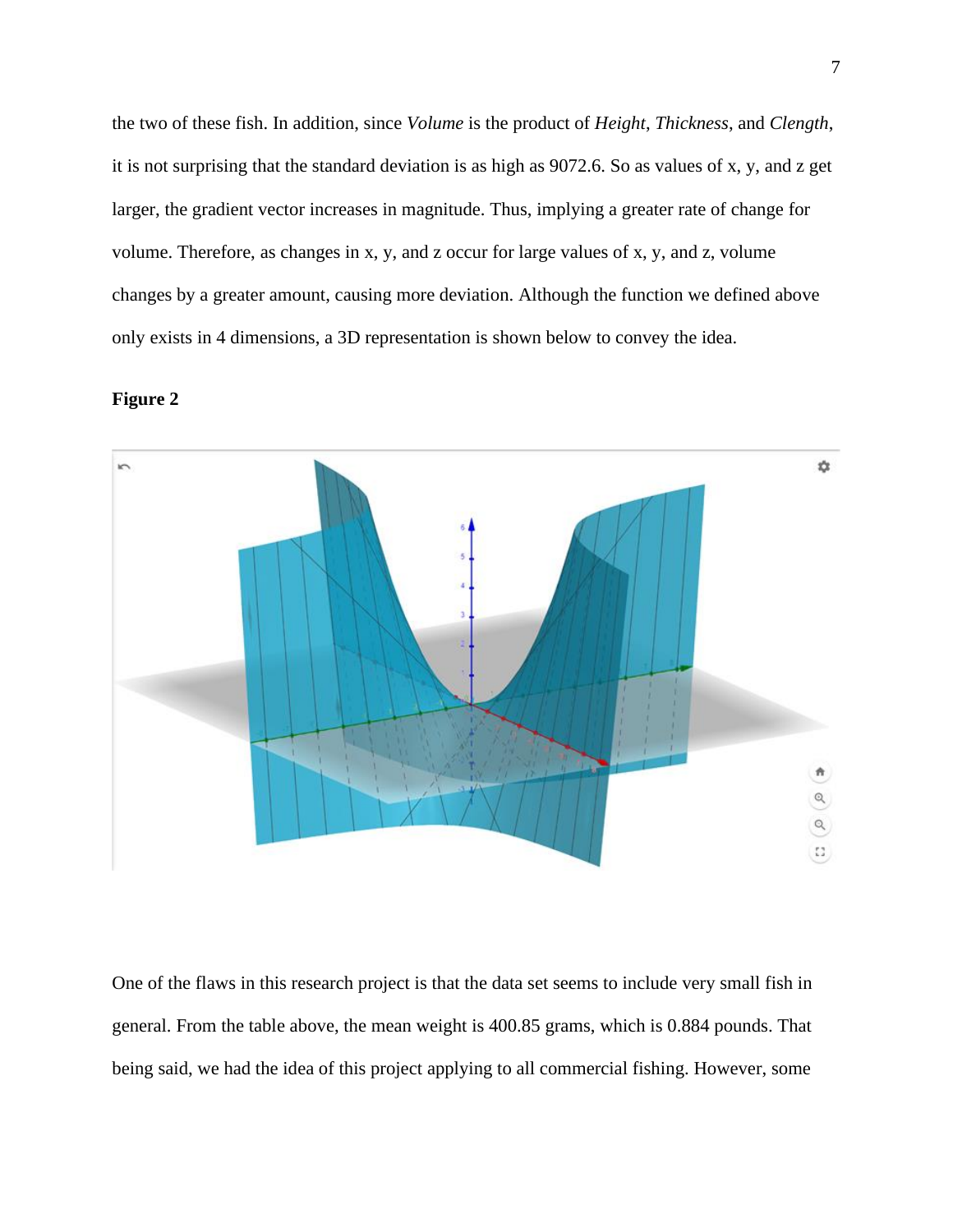commercial fish include cod, tuna, and flounder. Cod weigh 11-26 pounds on average, tuna can weigh up to almost 1,500 pounds, and flounder weigh 1-20 pounds. Since the weight range of these fish goes beyond the weight range in the regression, the weight predictions for large fish may be inaccurate. In addition, we only have seven fish species included in the regression. This implies that if we are predicting the weight of one of the seven fish included the fitted weight will be very accurate. However, once we start forecasting for other fish species, the fitted weight may be a lot different than the actual weight. Later on, we will add some observations of fish outside of the weight and species range to see how well our model predicts the weight of these fish. Lastly, a flaw that we initially thought we had was that our standard errors would be too large because the data set only contained 158 observations. When the standard error becomes too large, it ultimately increases the length of our confidence interval for our coefficients. Thus, making it harder to reject the null hypothesis that  $\beta_i = 0$  for some  $i \in K$ , where K is the set of all beta subscripts. However, in our analysis section, our standard errors were low, and almost every coefficient was statistically significant.

The only regression assumption our data meets is the linearity regression assumption. We have not met constant error variance as var  $(u_i | X_i = x)$  is not constant. In other words, we do not have homoskedasticity. As far as the interpretation goes, this implies that as a fish grows more in a specific direction, the variation of the weight of the fish is not constant. As evidence, using the Breusch-Pagan test, we get a p-value less than 0.01 using the Chi-Square distribution. Therefore, we are over 99% confident that our error variance is not homoskedastic. We also made a scatterplot of the residuals and the volume, the scatterplot made a cone pattern, thus it is heteroskedastic. As a result, we will use heteroskedasticity-robust standard errors to evaluate the statistical significance of our coefficient estimates.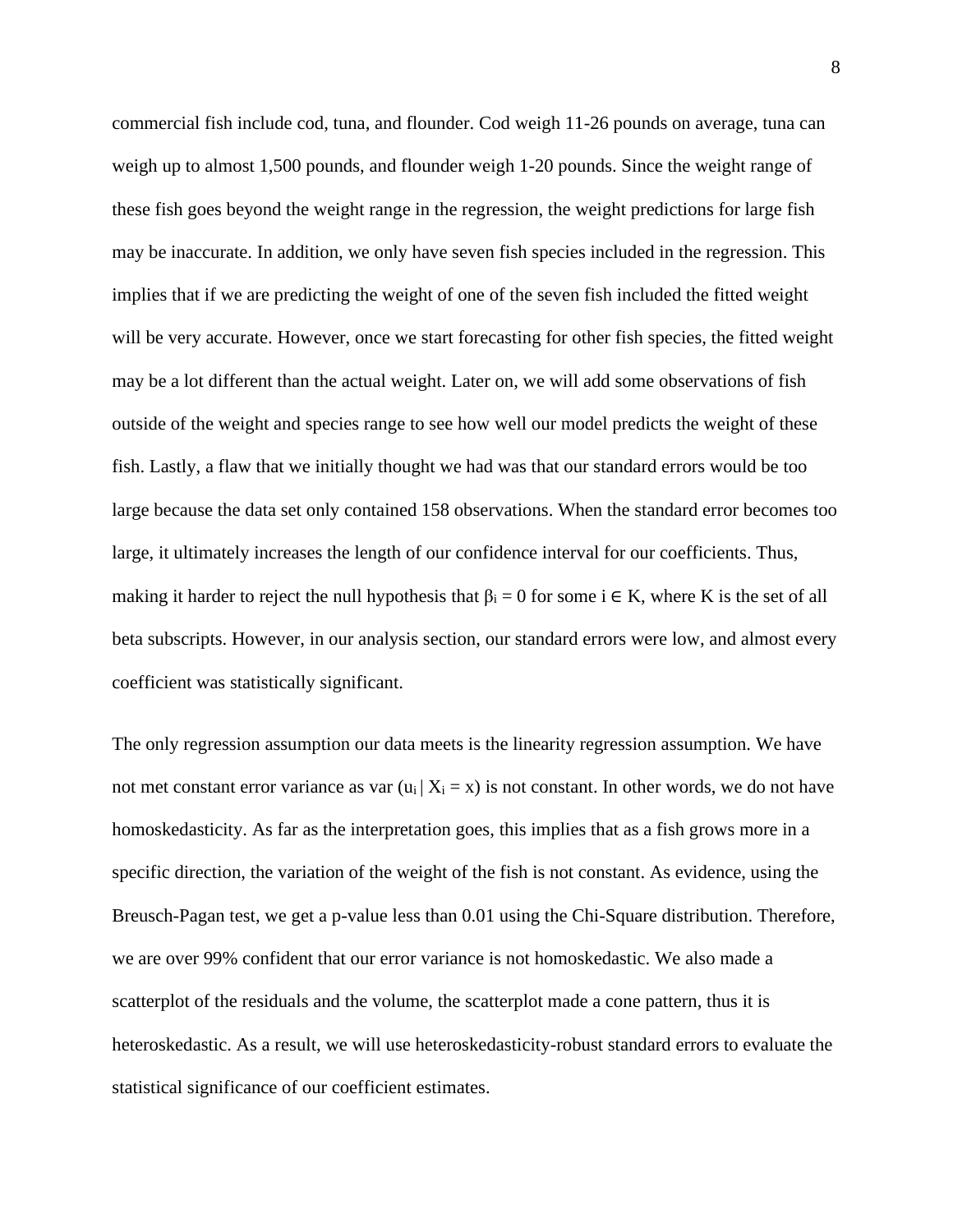



Our regression also did not meet the normal errors assumption. In fact, the test statistic for normality was 0.00000. This means that we can easily reject the null hypothesis that the errors are normally distributed.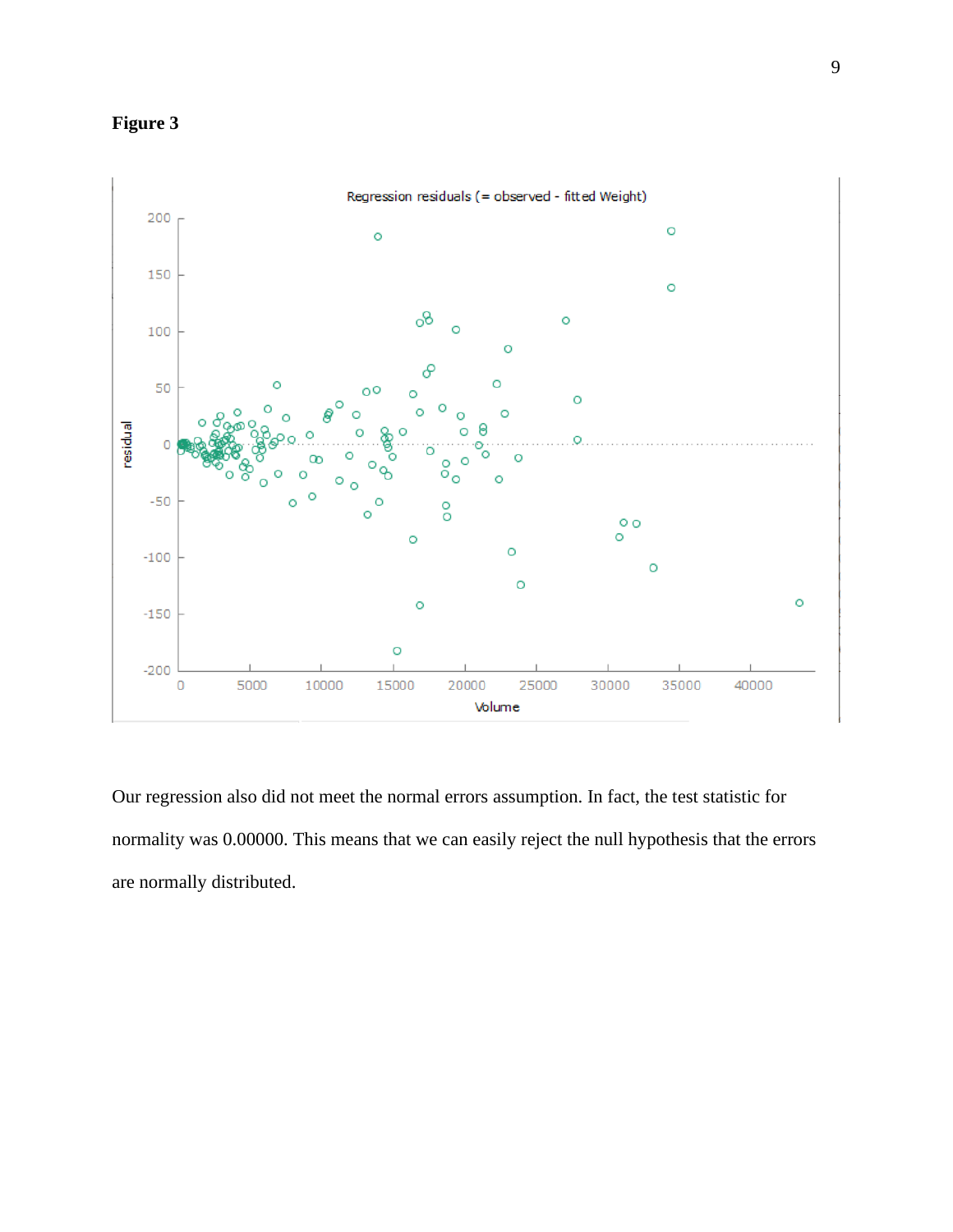

Moreover, we can conclude that there is multicollinearity. If we run a regression and examine the correlation in the model, values are given for each regressor. If the value is greater than 10, there is a collinearity problem. Three out of the 14 regressors are below 10. It was expected that this condition was not going to be met because the data set only had dimension columns. Thus, when incorporating multiple regressors into the model, dimensions tend to move up and down together. Lastly, our regression does not meet the exogeneity condition (omitted variable bias). For example, *Clength* is not included in one of the regressions, but it is strongly correlated with *Volume*. Also, *Clength* is a determinant of weight. Therefore, this meets the two conditions for omitted variable bias.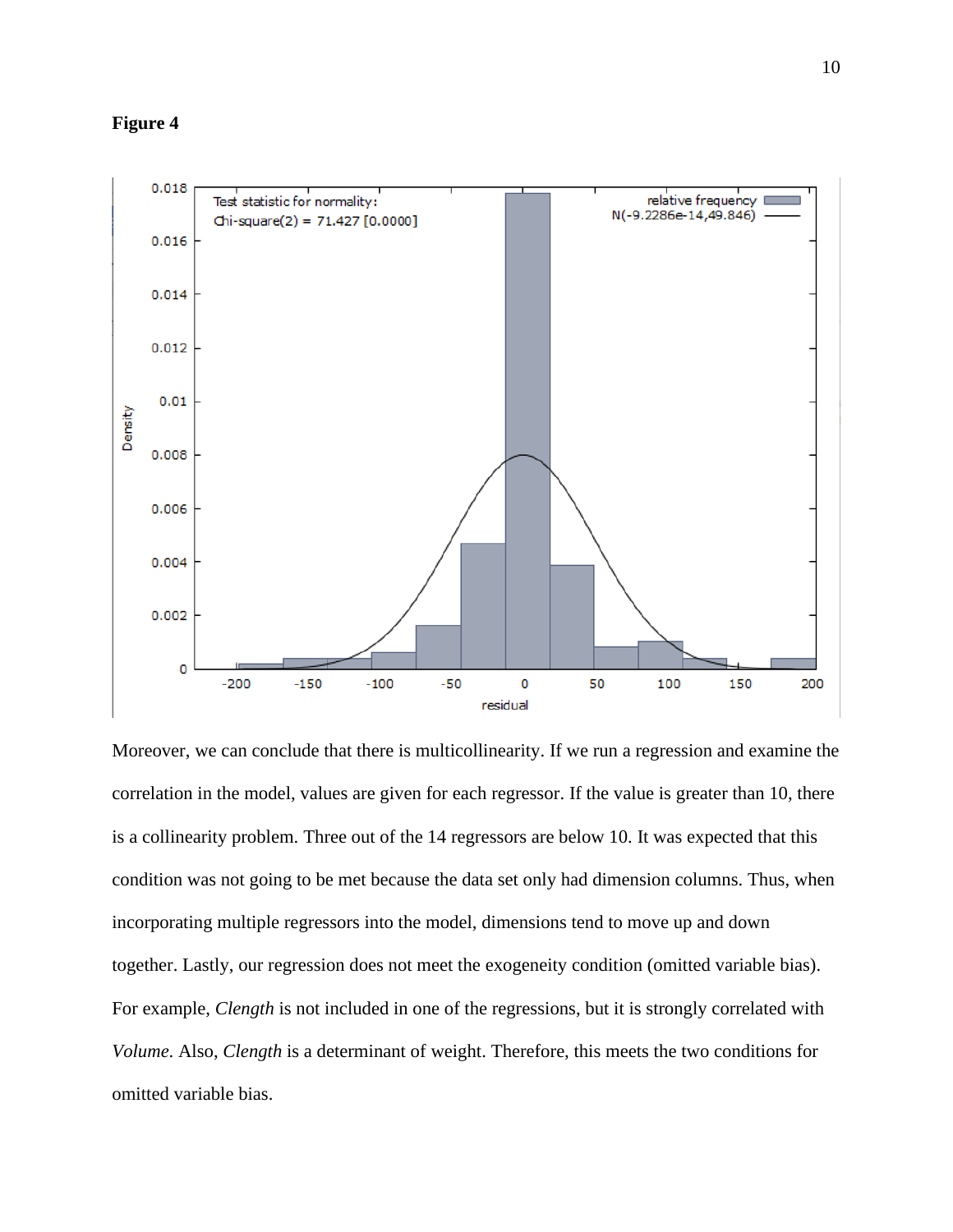#### **Part 3: Methodology**

We have created many scatterplots with our regressors and our outcome variable: weight. In ALMOST every case, if we were to fit a curve through the points, there would be a positive and increasing relationship between the regressors and weight. Therefore, we knew that a linear model would not be the best fit. Comparing the R squared of our single dimension regressors, we found that the R squared was the highest when we cubed the regressors. However, there was a very slight difference in the R squared between when we cubed the regressors and when we squared them. Also, when we cubed a variable, it made our coefficients for the single dimension regressors less statistically significant. For example, the coefficient for *Clength* had a p-value of 0.03 in the first regression equation, the coefficient for *Clength2* had a p-value of 0.0165, but the coefficient for *Clength3* had a p-value of 0.9727. Therefore, when we just used *Clength* and *Clength2*, the coefficients for each regressor were significant at the 1% level of significance. Below are our R squared values for each single dimension regressor.

- 1. Height2 (R squared  $= 0.847$ )
- 2. Dlength2 (R squared  $= 0.856$ )
- 3. Clength2 (R squared  $= 0.875$ )
- 4. Thickness2 (R squared  $= 0.536$ )
- 5. Dwidth2 (R squared  $= 0.827$ )

Since *Clength2* had the greatest R squared value, we decided to only use *Clength* and *Clength2*  as our continuous variables in one of our regression equations. The next part of this equation included the binary variables of the different fish species. This gave us a different intercept for each fish species. When we created a new interaction variable, "volume," we found a linear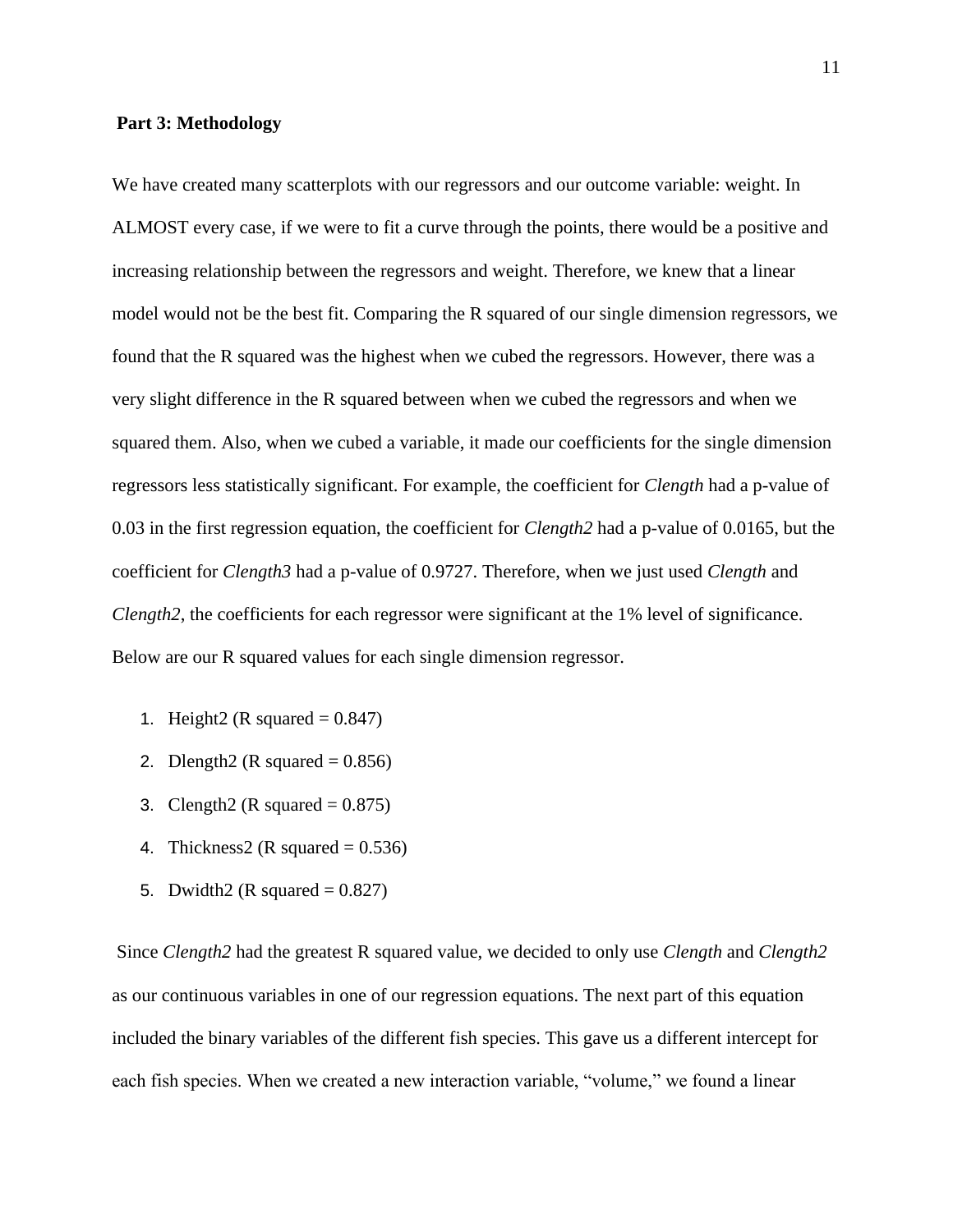relationship between weight and volume. This made sense because volume uses three dimensions and using 3 dimensions maximized our R squared. So, our population regression equation used volume as our continuous variable and our six different fish species to allow for different species intercepts. Then, the last part of our equation included an interaction variable, the product of the fish species and the volume. This gave each fish species a different slope in relation to its weight. This only made sense because different species grow differently.

Here is our population regression equation:

Weight =  $\beta_0 + \beta_1$ (Volume) +  $\beta_2$ (Perch) +  $\beta_3$ (Pike) +  $\beta_4$ (Parkki) +  $\beta_5$ (Smelt) +  $\beta_6$ (Roach) +  $\beta$ <sub>7</sub>(Bream) +  $\beta_8$ (PerchVol) +  $\beta_9$ (ParkkiVol) +  $\beta_{10}$ (PikeVol) +  $\beta_{11}$ (SmeltVol) +  $\beta_{12}$ (RoachVol) +  $\beta_{13}$ (BreamVol) + u

Notice that we did not include *Whitefish* and *WhitefishVol*. This is because we wanted to avoid perfect multicollinearity and the dummy variable trap.

## **Part 4: Results and Interpretations**

## **Table 3**

Dependent Variable: Weight

| Regressor            | $\gamma$              | 3 | 4 |
|----------------------|-----------------------|---|---|
| Clength <sub>2</sub> | $0.475***$<br>(0.063) |   |   |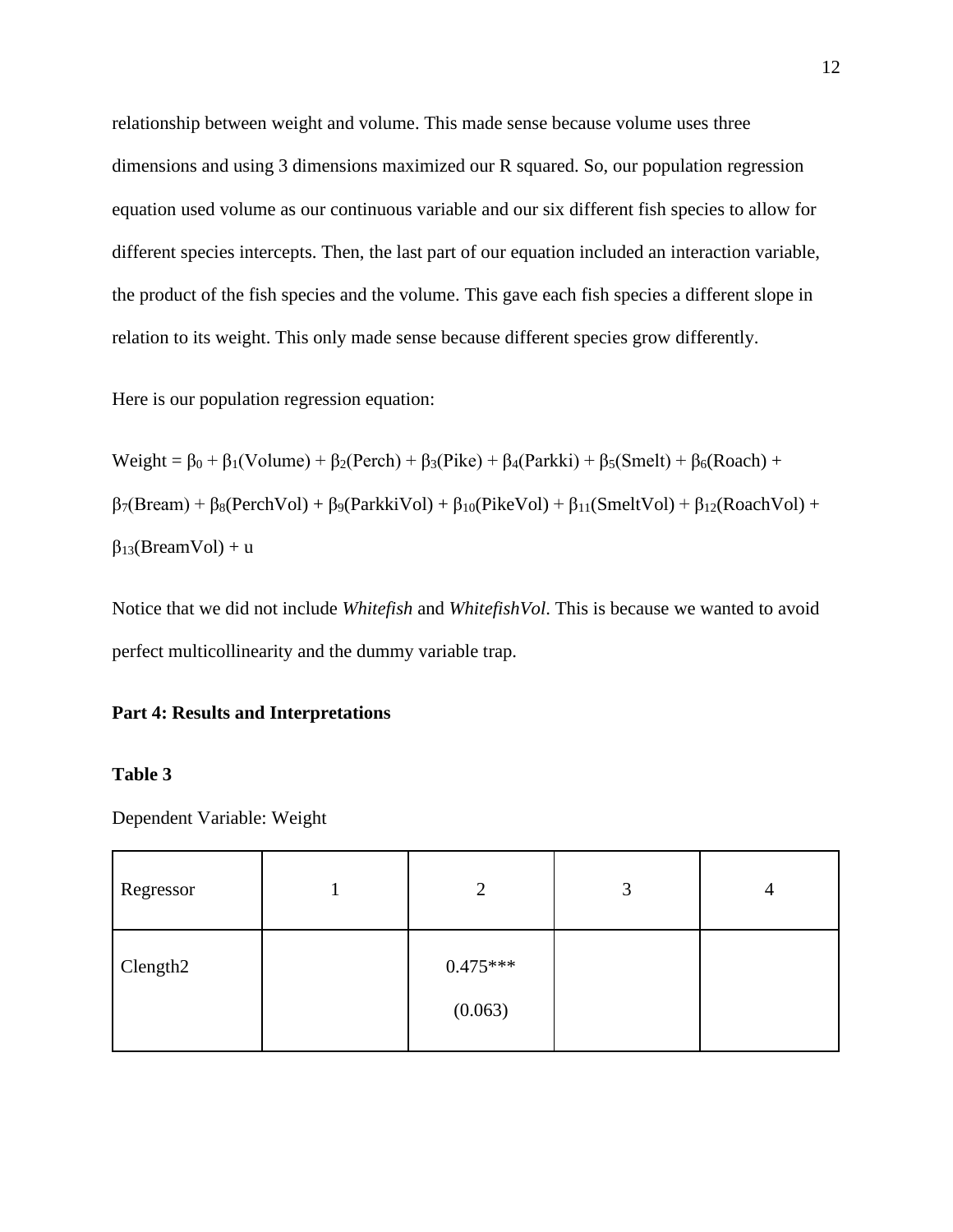| Clength   |                       | 4.262<br>(4.413) | 37.928 ***<br>(1.762) |                       |
|-----------|-----------------------|------------------|-----------------------|-----------------------|
| Volume    | $0.042***$<br>(0.001) |                  |                       | $0.052***$<br>(0.001) |
| Perch     | $-35.559$             | $-12.457$        | 31.215                | 33.169**              |
|           | (25.24)               | (33.96)          | (34.58)               | (14.663)              |
| Whitefish |                       |                  |                       |                       |
| Pike      | $-118.088***$         | $-473.922***$    | $-358.490***$         | $-12.576$             |
|           | (29.338)              | (45.001)         | (47.004)              | (37.522)              |
| Parkki    | $-97.515***$          | $-6.599$         | 60.964                | 28.202**              |
|           | (25.191)              | (34.875)         | (43.364)              | (14.1)                |
| Smelt     | $-80.458***$          | 63.338           | 287.316***            | 29.346**              |
|           | (26.785)              | (46.012)         | (50.43)               | (13.683)              |
| Roach     | $-77.134***$          | $-64.154*$       | $-20.782$             | 34.812**              |
|           | (25.155)              | (34.117)         | (39.698)              | (14.99)               |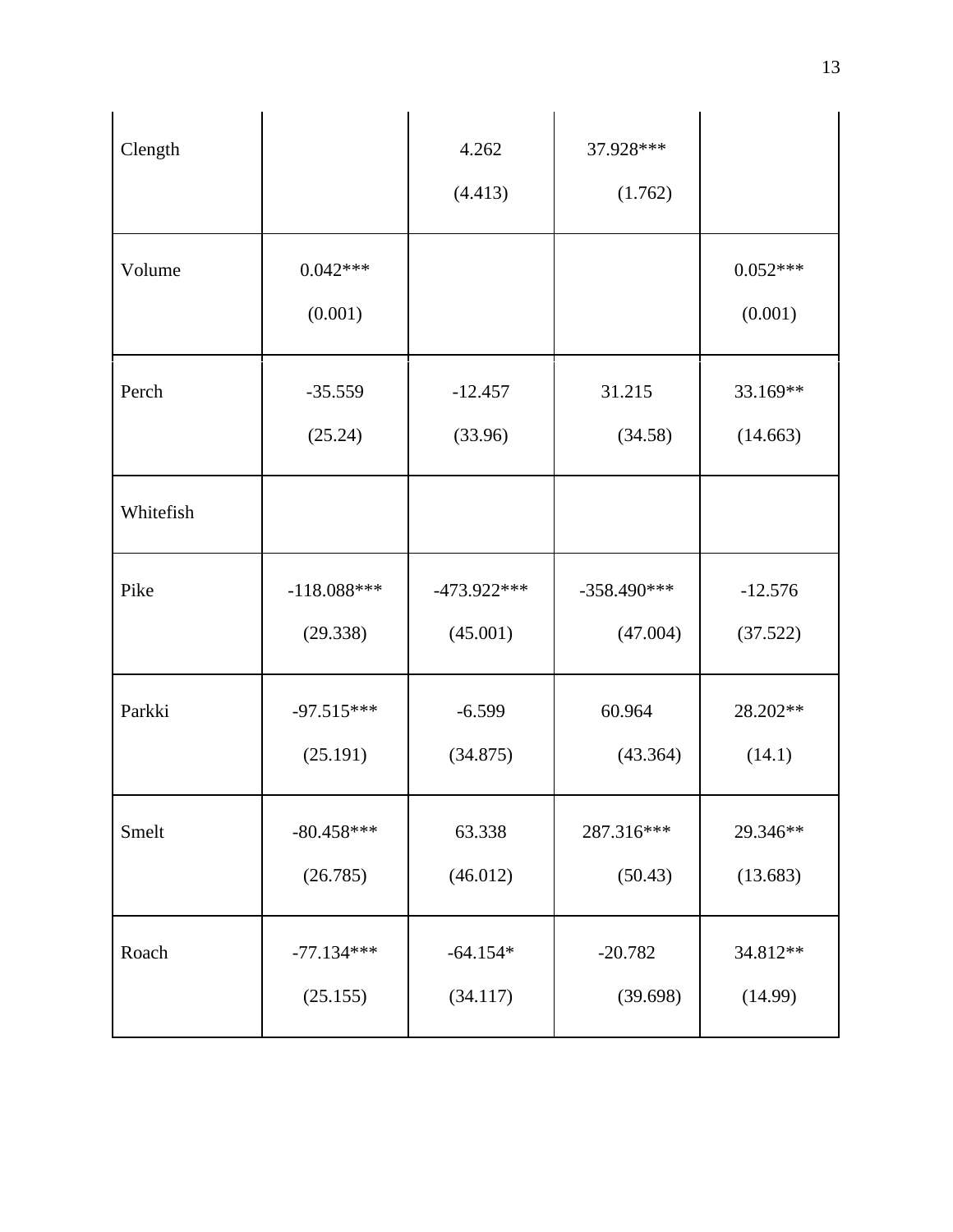| <b>Bream</b>    | 233.717***<br>(28.443) | $-63.457*$<br>(34.203) | $-66.309*$<br>(35.711) | $71.311**$<br>(33.549) |
|-----------------|------------------------|------------------------|------------------------|------------------------|
| PerchVol        |                        |                        |                        | $-0.005***$<br>(0.002) |
| WhitefishVol    |                        |                        |                        |                        |
| ParkkiVol       |                        |                        |                        | $-0.015***$<br>(0.001) |
| PikeVol         |                        |                        |                        | $-0.01***$<br>(0.003)  |
| SmeltVol        |                        |                        |                        | $-0.022***$<br>(0.002) |
| RoachVol        |                        |                        |                        | $-0.011***$<br>(0.002) |
| <b>BreamVol</b> |                        |                        |                        | $-0.021***$<br>(0.002) |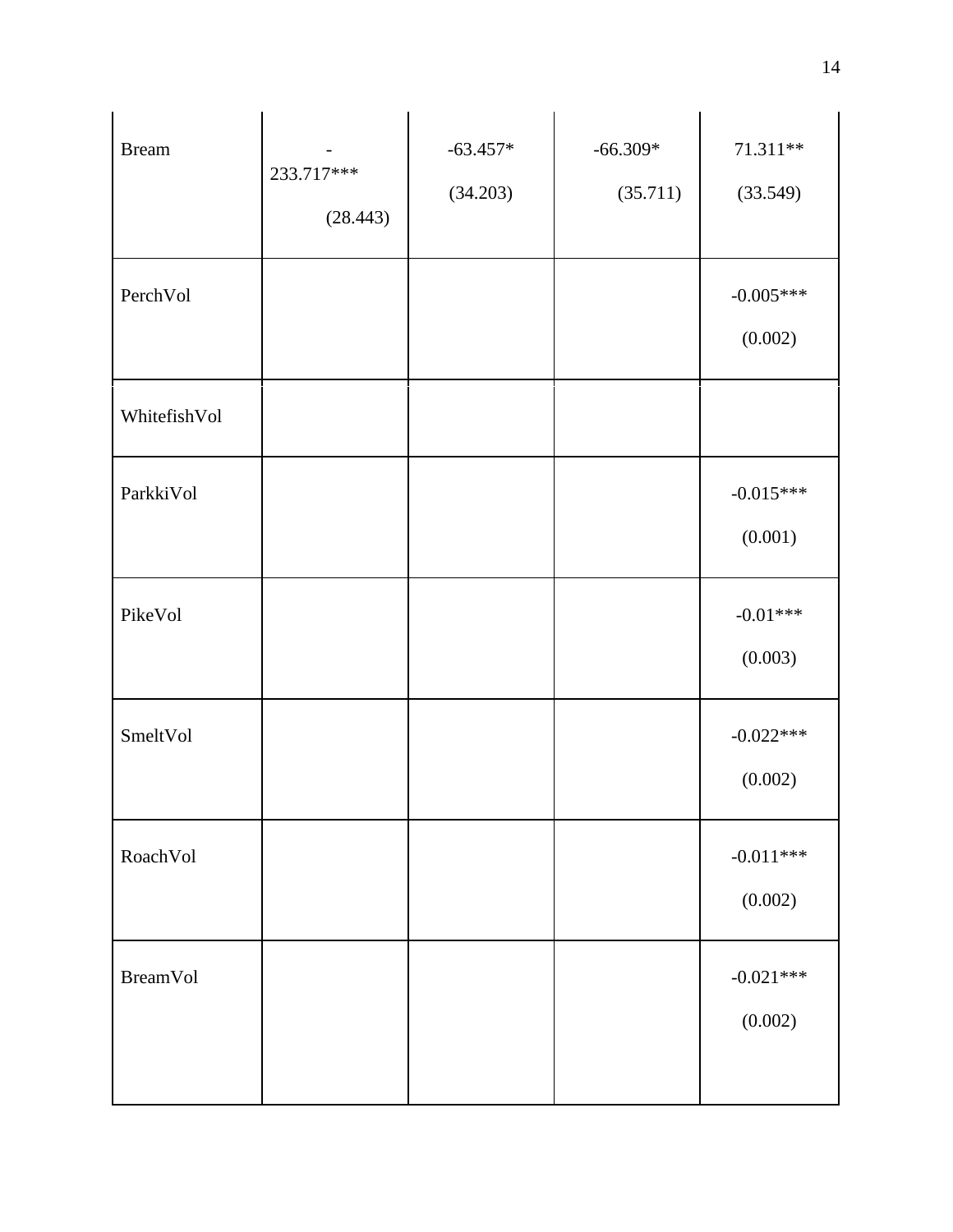| Intercept                                       | 77.377***<br>(26.997) | $-189.39**$<br>(84.752) | $-770.552***$<br>(67.47) | $-28.398**$<br>(13.669) |
|-------------------------------------------------|-----------------------|-------------------------|--------------------------|-------------------------|
| F-statistic on all<br>coefficients(p-<br>value) | 7.4e-129              | $6.0e-106$              | 9.58e-80                 | 1.5e-149                |
| Adjusted R<br>Squared                           | 0.968569              | 0.965535                | 0.930350                 | 0.980581                |

# **Column 1 Regression Equation:**

Weight = 77.377 + .042(Volume) - 35.559(Perch) - 118.088(Pike) - 97.515(Parkki) -

(26.997) (.001) (25.24) (29.338) (25.191)

80.458(Smelt) - 77.134(Roach) - 233.717(Bream) + u

(26.785) (25.155) (28.443)

Interpretation: A one cm<sup>3</sup> increase in volume is correlated with a  $0.042$  gram increase in weight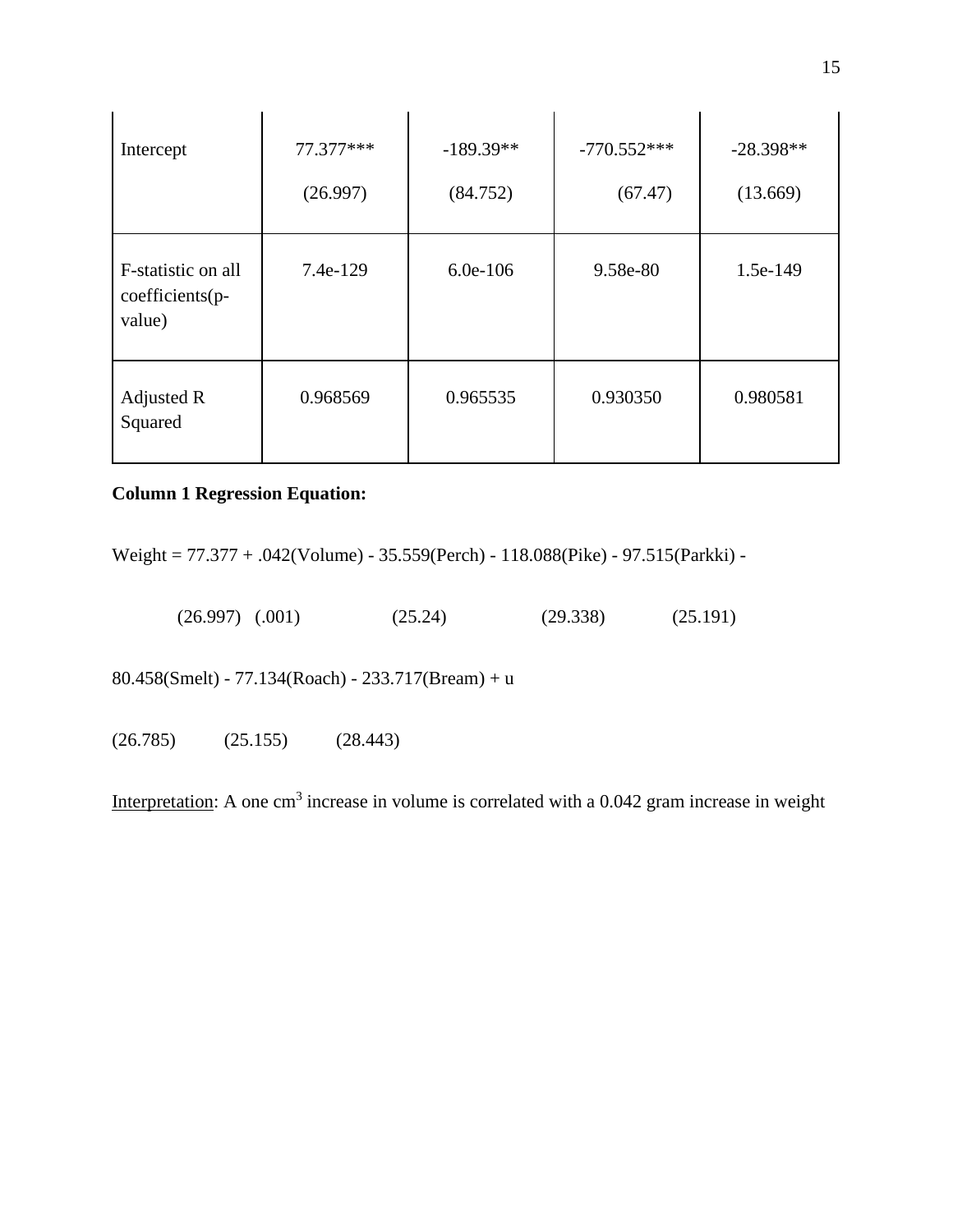# **Column 2 Regression Equation:**

Weight = -189.39 + .475(Clength2) + 4.262(Clength) - 12.457(Perch) - 473.922(Pike) -

 $(84.752)$   $(0.063)$   $(4.413)$   $(33.96)$   $(45.001)$ 

 $6.599$ (Parkki) +  $63.338$ (Smelt) -  $64.154$ (Roach) -  $63.457$ (Bream) + u

 $(34.875)$   $(46.012)$   $(34.117)$   $(34.203)$ 

Interpretation: Given a mean Clength of 31.227 cm, a one-centimeter increase from 31.227 cm to 32.227 cm is correlated with a 34.403 gram increase in weight.

# **Column 3 Regression Equation**

Weight = -770.552 + 37.928(Clength) + 31.215(Perch) - 358.490(Pike) + 60.964(Parkki)

 $(67.47)$   $(1.762)$   $(34.58)$   $(47.004)$   $(43.364)$ 

 $+ 287.316$ (Smelt) - 70.512(Roach) - 66.309(Bream) + u

(50.43) (39.698) (37.511)

Interpretation: A one cm increase in Clength is correlated with a 37.928 gram increase in weight.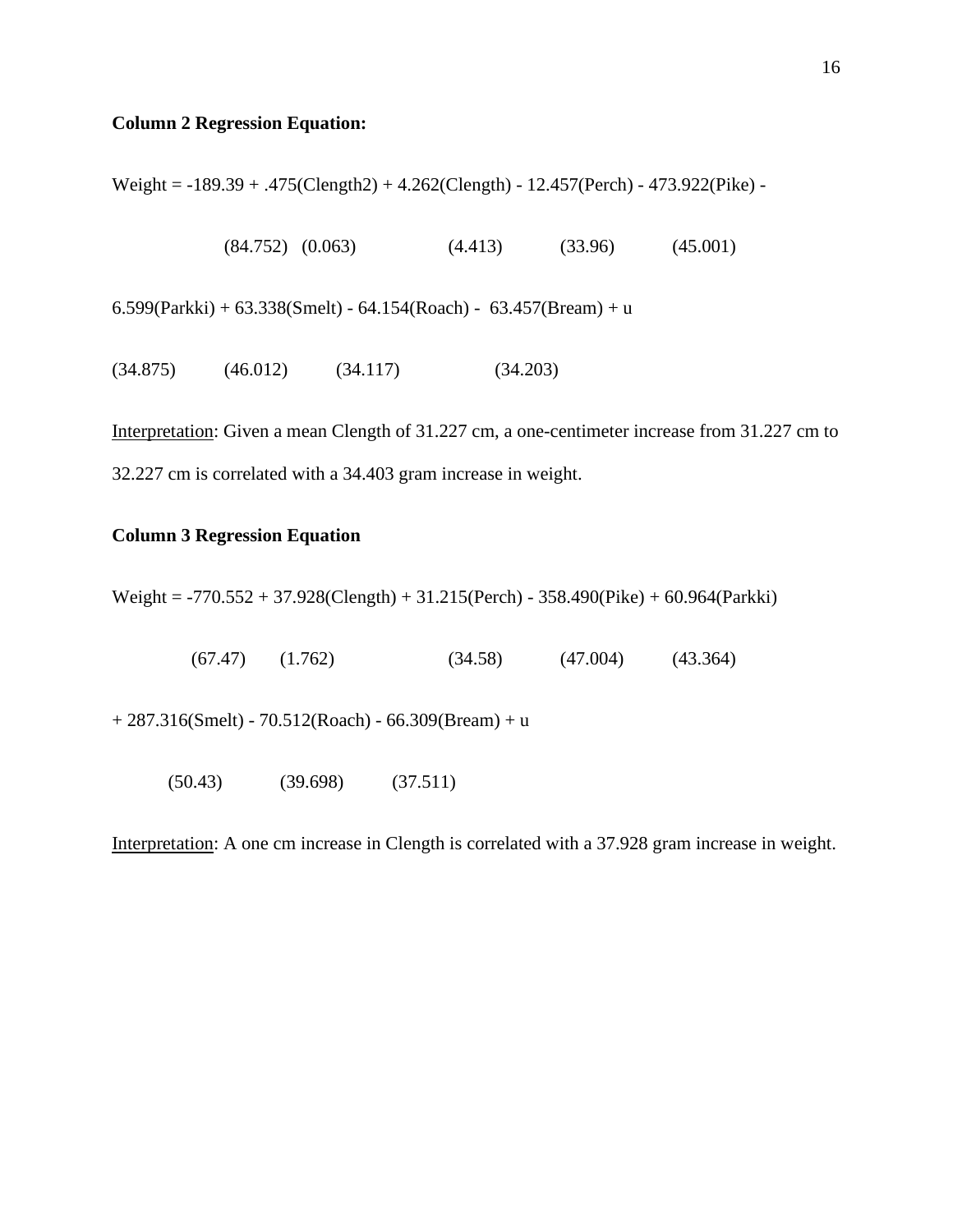### **Column 4 Regression Equation**

Weight = -23.398 + 0.052(Volume) + 33.169(Perch) - 12.576(Pike)

| (13.669) | (0.001) | (14.663) | (37.522) |
|----------|---------|----------|----------|
|----------|---------|----------|----------|

+ 28.202(Parkki) + 29.346(Smelt) + 34.812(Roach) + 71.311(Bream) - 0.005(PerchVol)

 $(14.01)$   $(13.683)$   $(14.99)$   $(33.549)$   $(0.002)$ 

-0.01(PikeVol) - 0.015(ParkkiVol) - 0.022(SmeltVol) - 0.011(RoachVol) - 0.021(BreamVol) + u

 $(0.003)$   $(0.001)$   $(0.002)$   $(0.002)$   $(0.002)$ 

Interpretation: A one cm<sup>3</sup> increase in volume is correlated with a  $0.052$  gram increase in weight

# **Sample Regression Functional Form:**

Weight = + Volume + Perch + Pike + Parkki + Smelt + Roach + Bream + (PerchVol) + (ParkkiVol) + (PikeVol) + (SmeltVol) + (RoachVol) + (BreamVol)

## **Extra Regression Equation(Top 25% of Clength):**

Weight =  $1204.27 + 0.61$ (Clength2) -  $31.251$ (Clength) -733.111(Pike) -

(878.961) (0.392) (34.735) (152.896)

 $569.165(Bream) + 0.024(PerchVol) + 0.014(PikeVol) + 0.016(BreamVol) + u$ 

 $(201.404)$   $(0.016)$   $(0.013)$   $(0.008)$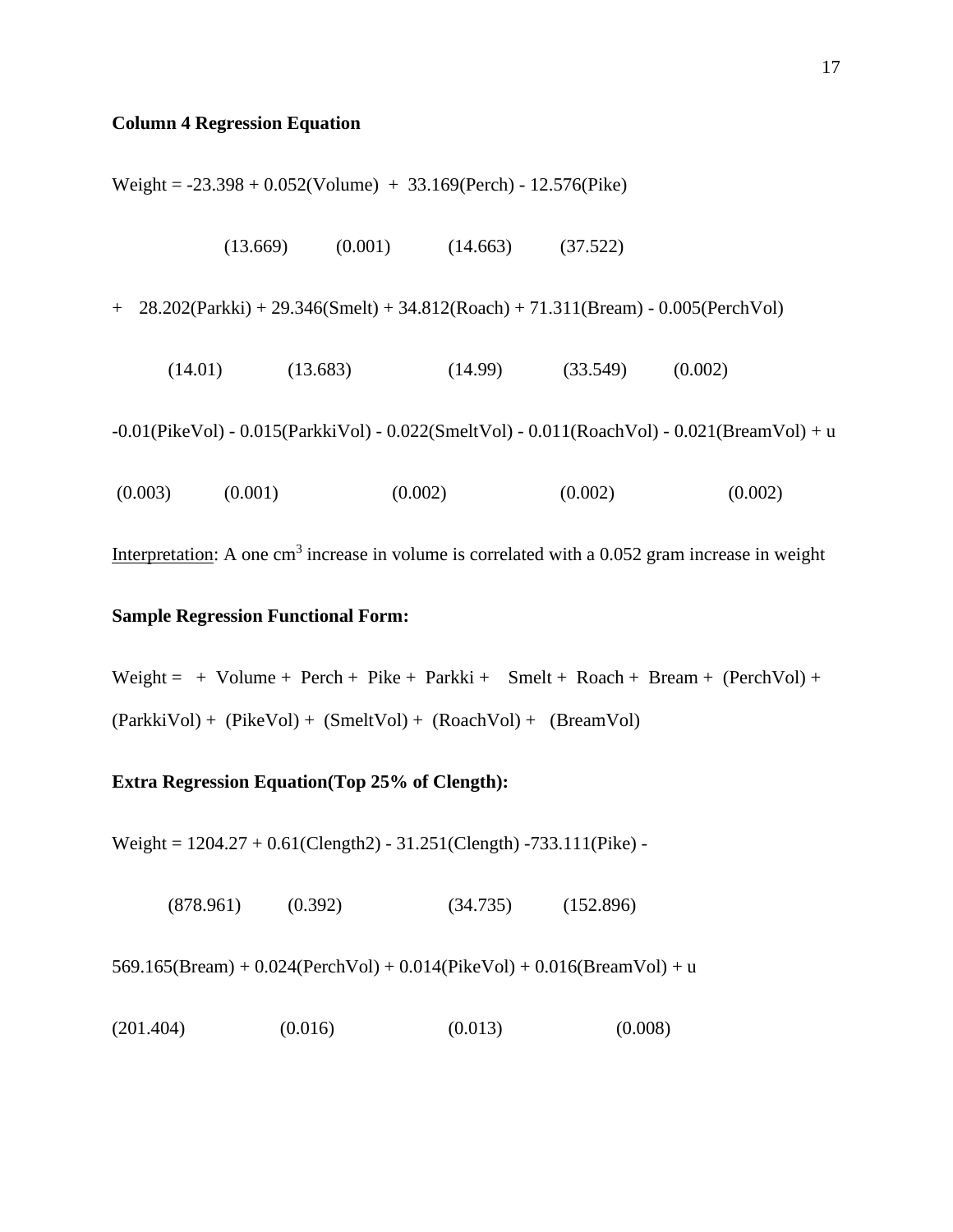Note: This regression equation has the same regressors as the ones in the column 2 regression equation. Also, by taking the derivative using the power rule, we can see that as Clength increases, weight increases at an increasing rate. Also, for any given fish over 131.53 cm or 51.78 inches in Clength, the equation restricting the top 25% of Clength in the sample reports a greater rate of change in weight than the equation using an unrestricted sample. Therefore, a change in Clength, *ceteris paribus*, increases a fish's weight more when the fish is bigger rather than smaller. Figure 5 displays this idea, using software called, "Graph".





From looking at the table, one asterisk means that our coefficient is significant to a 10% significance level, two asterisks mean that our coefficient is significant to a 5% significance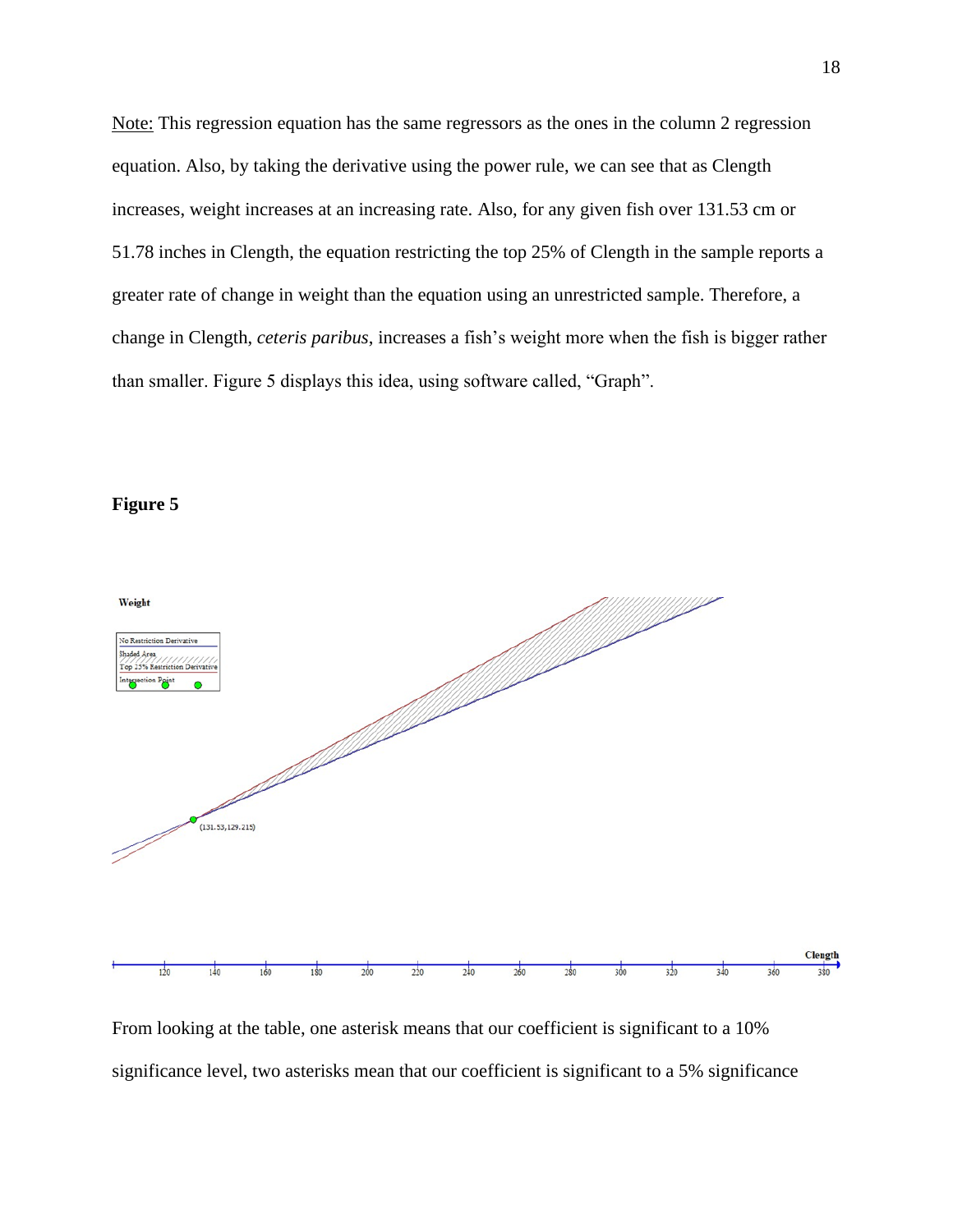level, and three asterisks mean that our coefficient is significant to a 1% significance level. For example, in column 4 of our regression equation, the coefficients on Volume, PerchVol, PikeVol, BreamVol, RoachVol, ParkkiVol, and SmeltVol are significant at a 1% significance level. Moreover, the coefficients on Bream, Roach, Parkki, Perch, and Smelt are significant at the 5% significance level. Lastly, the coefficient on Pike was statistically insignificant. As can be seen in the table, almost all of our coefficients were significant to some degree which is not what we were expecting. On top of that, in all of our regression equations, the p-value for the Fstatistic was very close to 0, meaning that it is incredibly unlikely that all of our coefficients were 0. Before running the regression, we predicted that there would be more insignificant regressors because our sample size was so small. This was mentioned previously in one of our flaws. However, the low sample size did not seem to affect the significance of our regressors, especially the ones with a high standard deviation. Strangely, the regressors with the highest standard deviation like *Clength2* or *Volume* had the lowest standard errors which increased the statistical significance of those regression coefficients. In the column 1 regression equation, the only economically insignificant regression coefficient was the one for volume. A .042 gram increase in *Weight* given a one cm<sup>3</sup> increase in *Volume* is not an important result. To make this relationship economically significant, we can say a 200 cm<sup>3</sup> increase in *Volume* is correlated with an 8.4 gram increase in *Weight*. To avoid repetition, in the regression equations in columns 2 through 4, the only economically insignificant regression coefficient was the one for *Clength2*. It makes sense that the coefficients for *Volume* and *Clength2* are economically insignificant because both regressors have very large data points in the sample. Thus, a one-unit increase will not affect a fish's weight that much.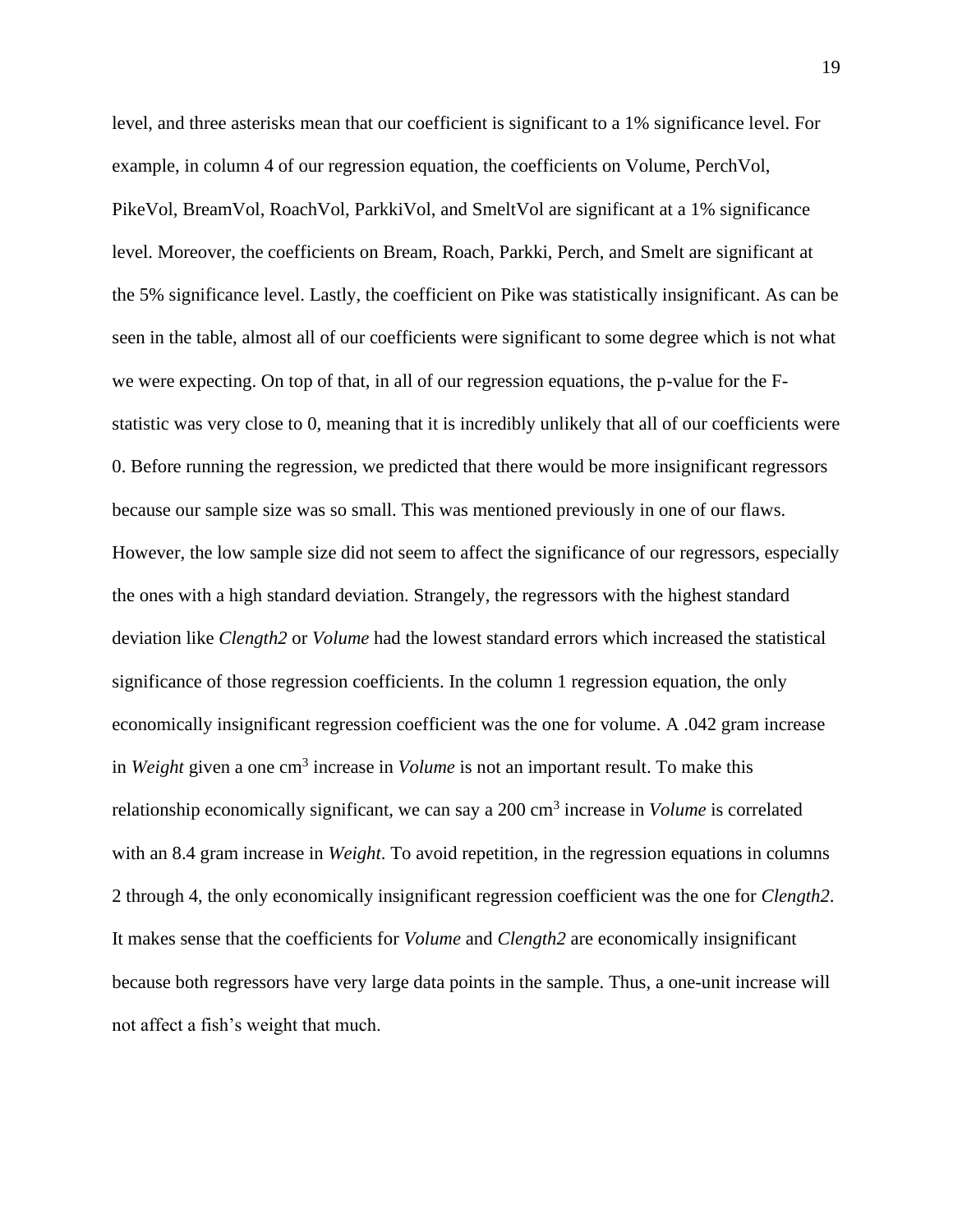As mentioned previously, we were worried about the applications of our models in commercial fishing because most of the commercial fish species are a lot bigger than the fish used in this sample. This could potentially be a limitation to our research. We are now going to evaluate how well our regression equations predict the weight of two commercial fish.

Species: Wild Salmon, Weight = 1980 grams, Clength =  $61.7$  cm, Thickness= 11 cm, Height= 13.12 cm

# **Figure 6**



# **Table 4**

| Column<br>Equation | Continuous<br>Variables | <b>Actual Weight</b><br>(g) | Predicted<br>Weight $(g)$ | Residual $(g)$ |
|--------------------|-------------------------|-----------------------------|---------------------------|----------------|
| п                  | Volume                  | 1980                        | 367.9                     | 1612.1         |
| $\overline{2}$     | Clength2,<br>Clength    | 1980                        | 1517.8                    | 462.2          |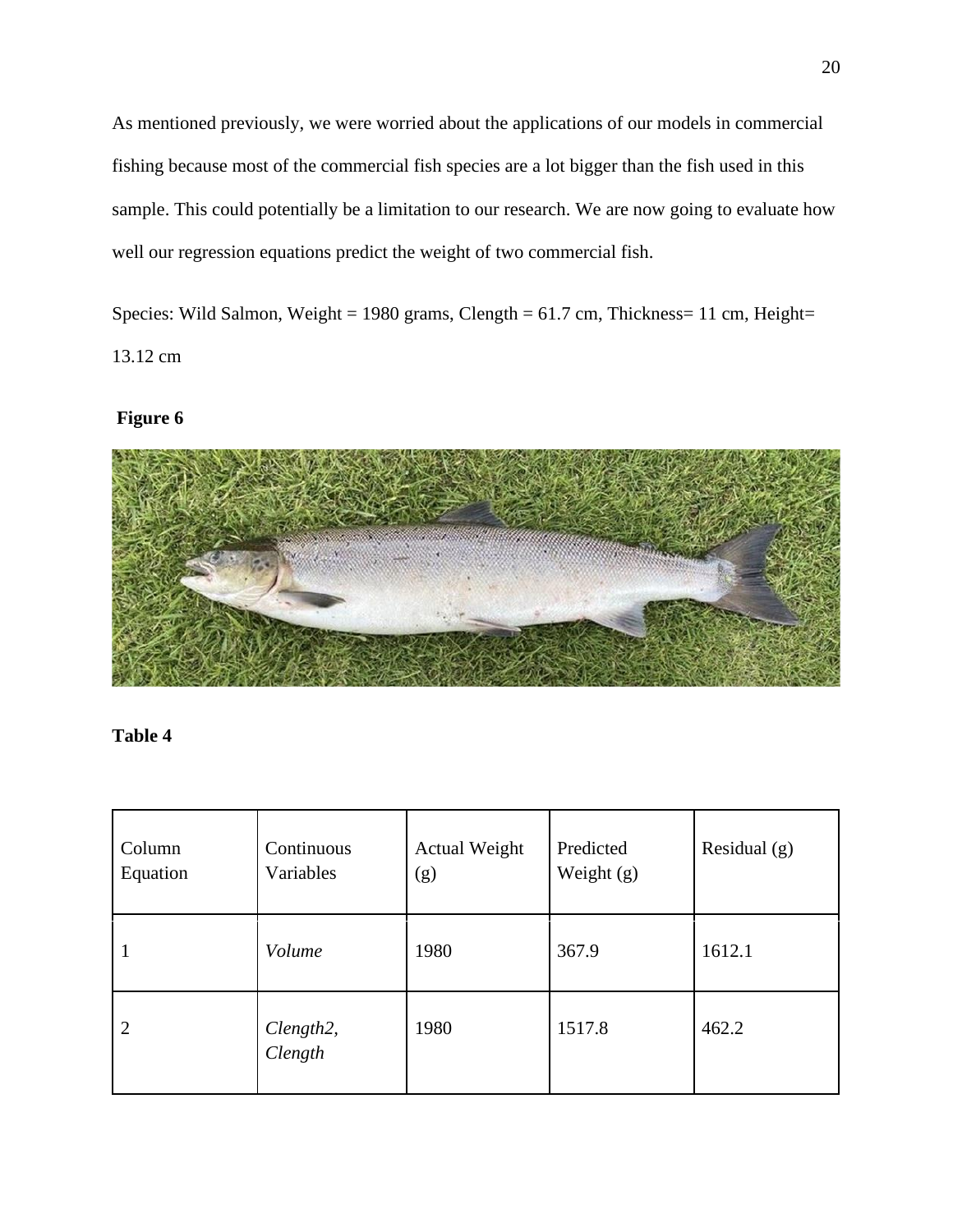| 3              | Clength | 1980 | 1298.7 | 681.3  |
|----------------|---------|------|--------|--------|
| $\overline{4}$ | Volume  | 1980 | 367.9  | 1612.1 |

Species: Black Crappie, Weight = 45.36 grams, Clength = 11.43 cm, Thickness= 1.524 cm,

Height =  $6.35$  cm

# **Figure 7**

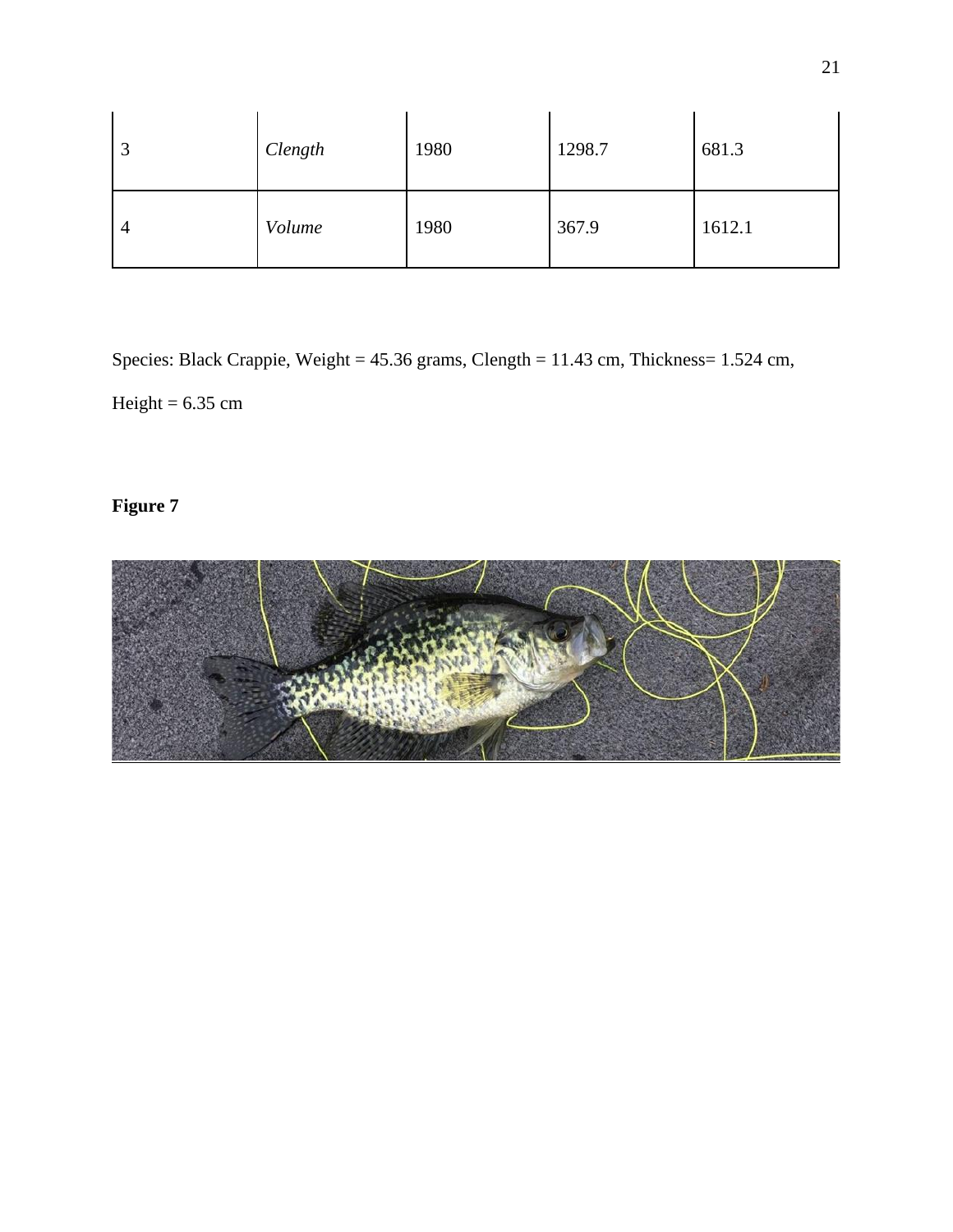# **Table 7**

| Column<br>Equation | Continuous<br>Variables           | <b>Actual Weight</b><br>(g) | Predicted<br>Weight (g) | Residual $(g)$ |
|--------------------|-----------------------------------|-----------------------------|-------------------------|----------------|
| $\mathbf{1}$       | Volume                            | 45.36                       | 23.13                   | 22.23          |
| $\overline{2}$     | Clength <sub>2</sub> ,<br>Clength | 45.36                       | $-56.52$                | 101.88         |
| 3                  | Clength                           | 45.36                       | $-157.78$               | 203.14         |
| $\overline{4}$     | Volume                            | 45.36                       | 23.13                   | 22.23          |

Note that since the only difference between the column 1 equation and the column 4 equation is the 6 individual species' volumes, the equations end up being equivalent because we are working with an entirely different species. Now, as mentioned before, some of the biggest issues with our data set are that the fish do not weigh much, and their bodies are very different from almost all commercial fish. Therefore, shown in Table 6 and Table 7 above, the predictions for weight were very far off on average. In Table 6, our models tried to predict the weight of a salmon. Notice that the regression equation with *Clength2* and *Clength* predicted the weight fairly well. The reasoning is that that is the one equation that depicts the quadratic relationship between *Clength*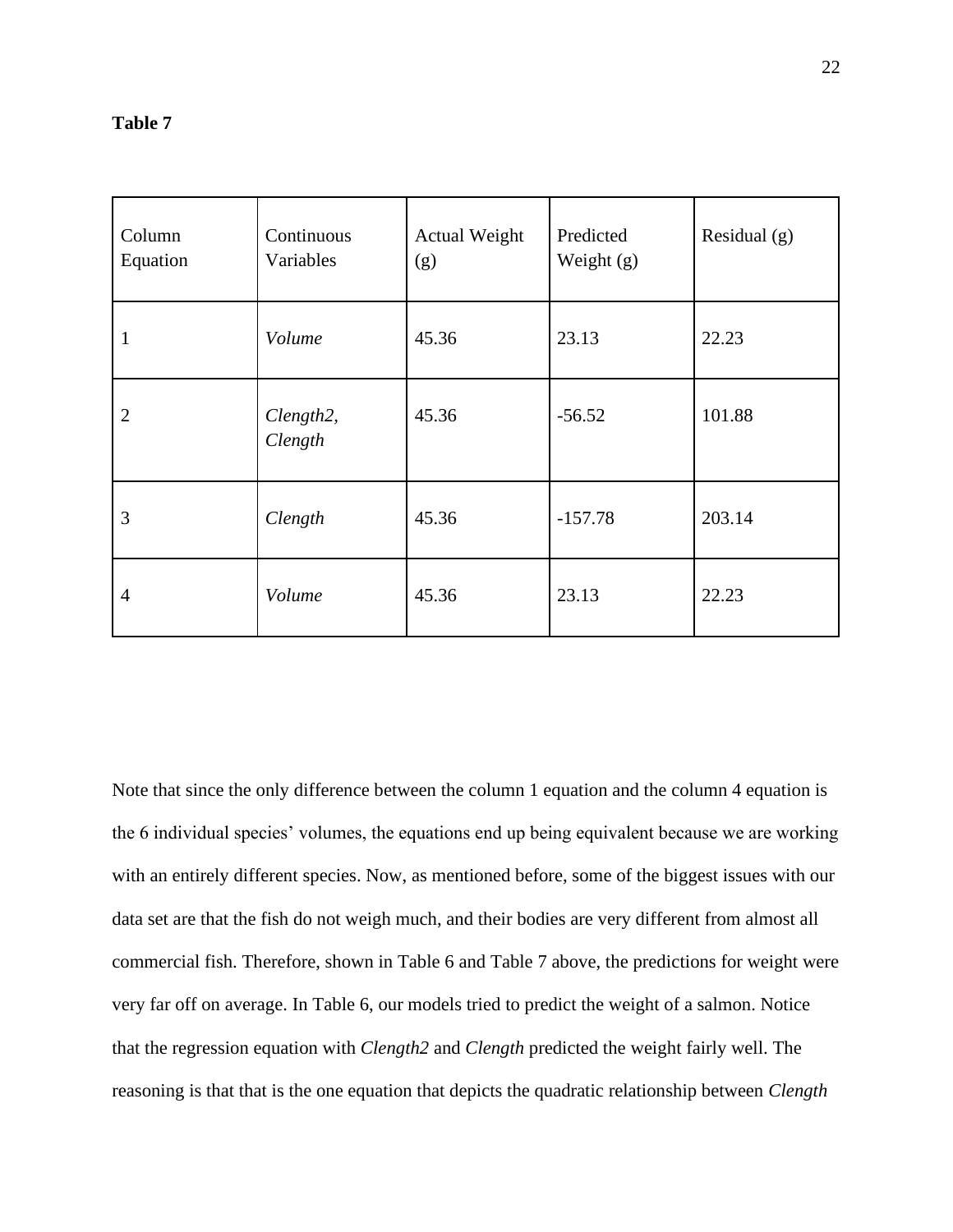and *Weight*. As a fish grows more in *Clength*, the weight of the fish grows at an increasing rate. Therefore, we were able to get a decent approximation of the weight of the salmon in equation 2. We could have been even more accurate if our data set included some salmon because then we could create a new interaction variable called *Salmon\_Clength*. This would take into account how quickly a salmon gains weight by changes in its *Clength*. Also, in Table 1, notice that the models that included volume were so far off in predicting the weight of the salmon. This is because those models do not represent the quadratic relationship between *Clength* and *Weight*. The salmon used for forecasting is about half the height, double the *Clength*, and weighs 1579.15 grams (3.481 lbs.) more than the mean fish in the sample. Note that the salmon is slightly longer in thickness than the mean fish in the sample. Now, the problem arising is that salmon and the average fish in the sample are not even a half a standard deviation apart in volume. However, they are about 4.41 standard deviations apart in weight. Figure 8 is the graph of the forecast with a 95% interval: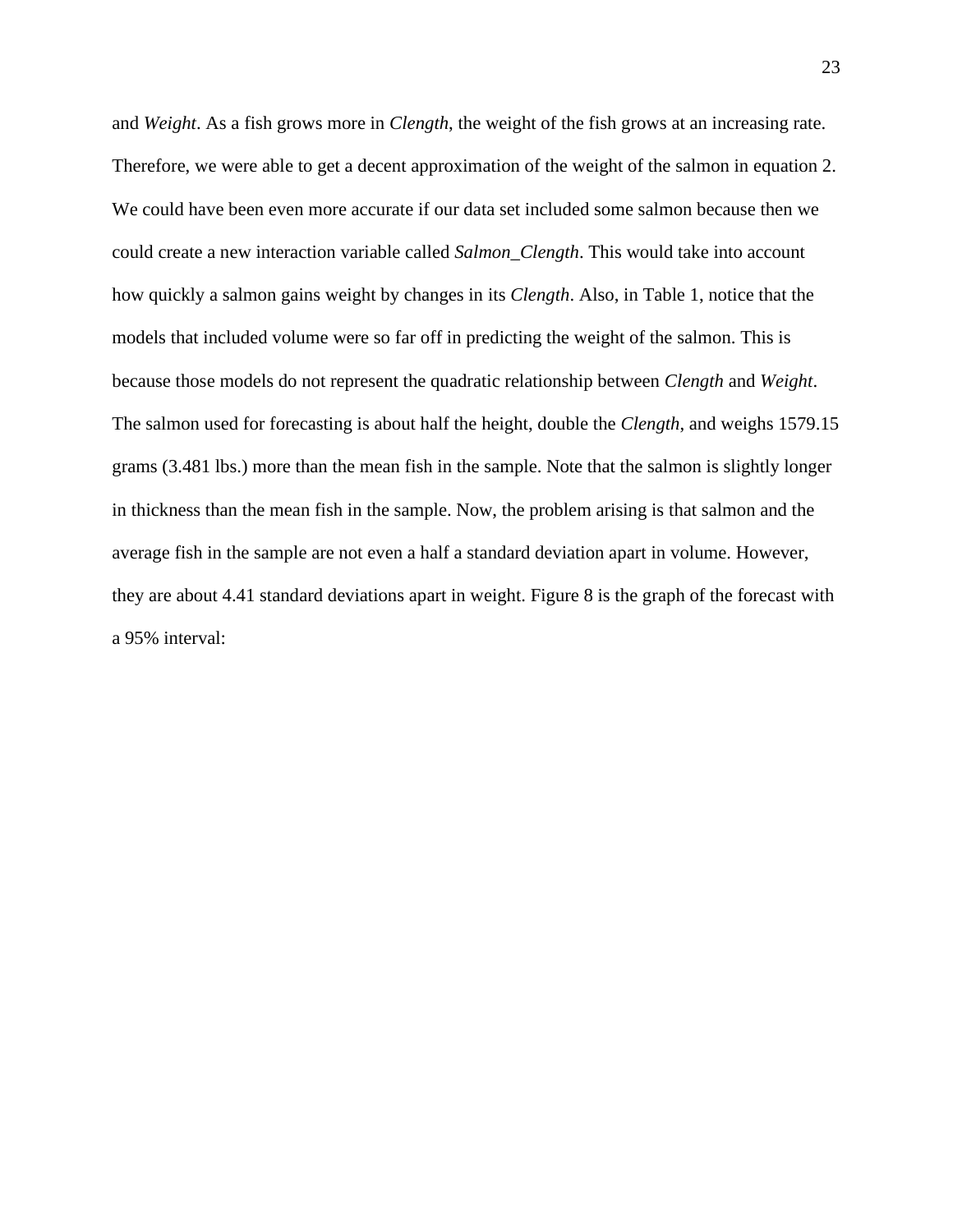## **Figure 8**



Moving on to Table 2, we used a Black Crappie. Based on the images, the difference in the bodies is clearly shown. The Black Crappie a shorter in *Clength*, taller in height, and weigh less than Salmon. Therefore, fish like the Black Crappie are very similar to the fish in the sample. Conversely from the Table 1 example, regression equations that include volume predict weight better. While the prediction is still inaccurate, the reason volume predicts weight better is because a Black Crappie's *Clength* is small. Because the *Clength* is small, the quadratic relationship does not impact the error of the prediction. Therefore, since Volume = Clength\*Height\*Thickness, not having a squared *Clength* will not cause issues in this case. However, since our prediction was still not accurate when using volume, it is important to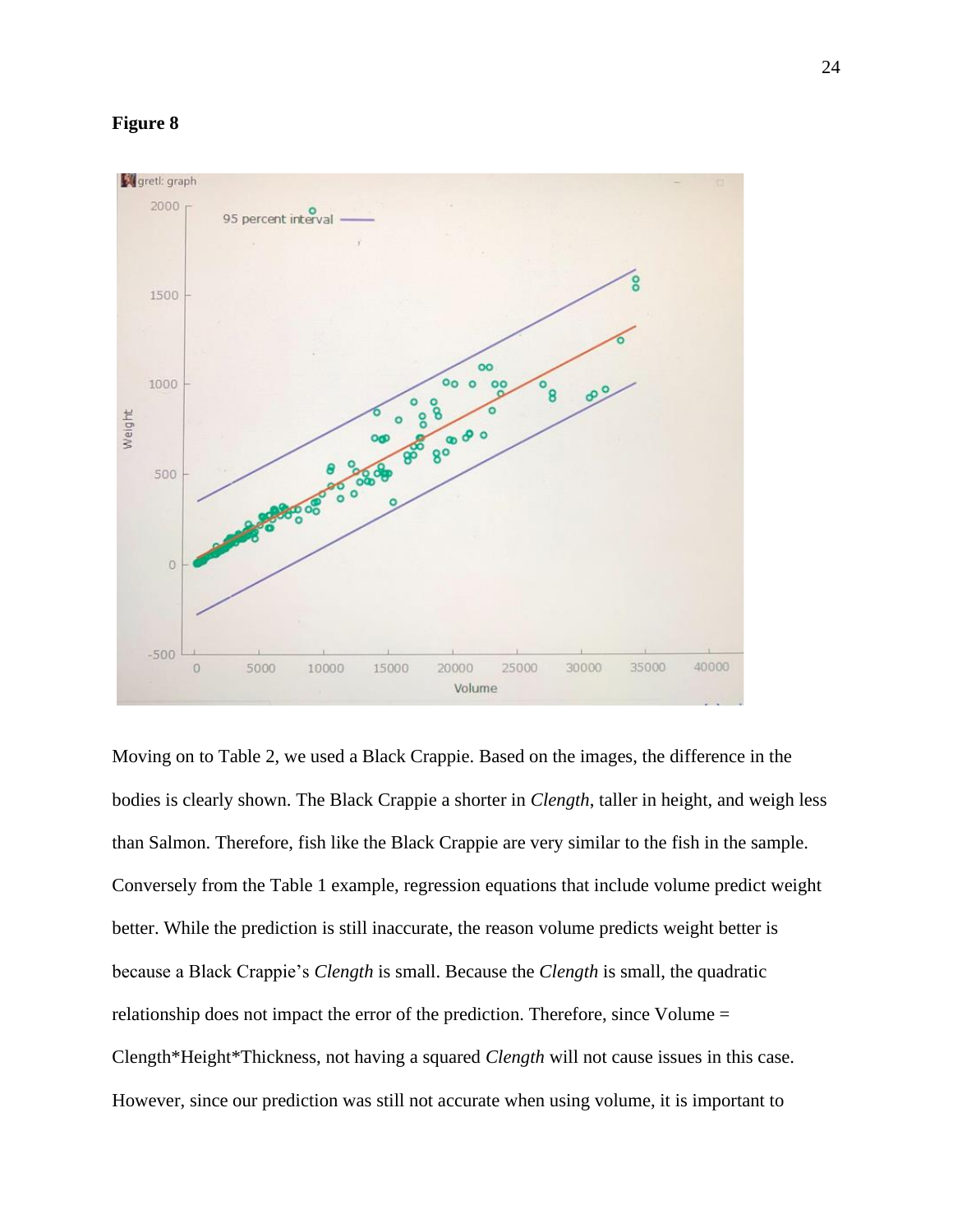analyze why. Black Crappies have a similar body to the fish in the sample. Although, the fish in the sample are a more extreme version. Figure 9 shows what a Bream looks like:

## **Figure 9**



From this, looking at the regression line relating *Volume* to *Weight*, for a weight prediction to be accurate, the ordered pair of volume and weight would have to have a nearly linear relationship with the ordered pair,  $(9793.26 \text{ cm}^3, 390 \text{ grams})$ . That is approximately a fish having dimensions

Clength =  $35 \text{ cm}$ , Thickness =  $9.485 \text{ cm}$ , and Height =  $29.5 \text{ cm}$ . Therefore, unless the fish being forecasted has very similar dimensions (similar *Height* and *Clength*), a regression equation with volume will not be very accurate. The reason equations in column 2 and column 3 predict the weight of a Black Crappie the worst is because the slopes in those equations are so large, and the y-intercepts are so small. Therefore, for small values of *Clength*, there will be a negative output.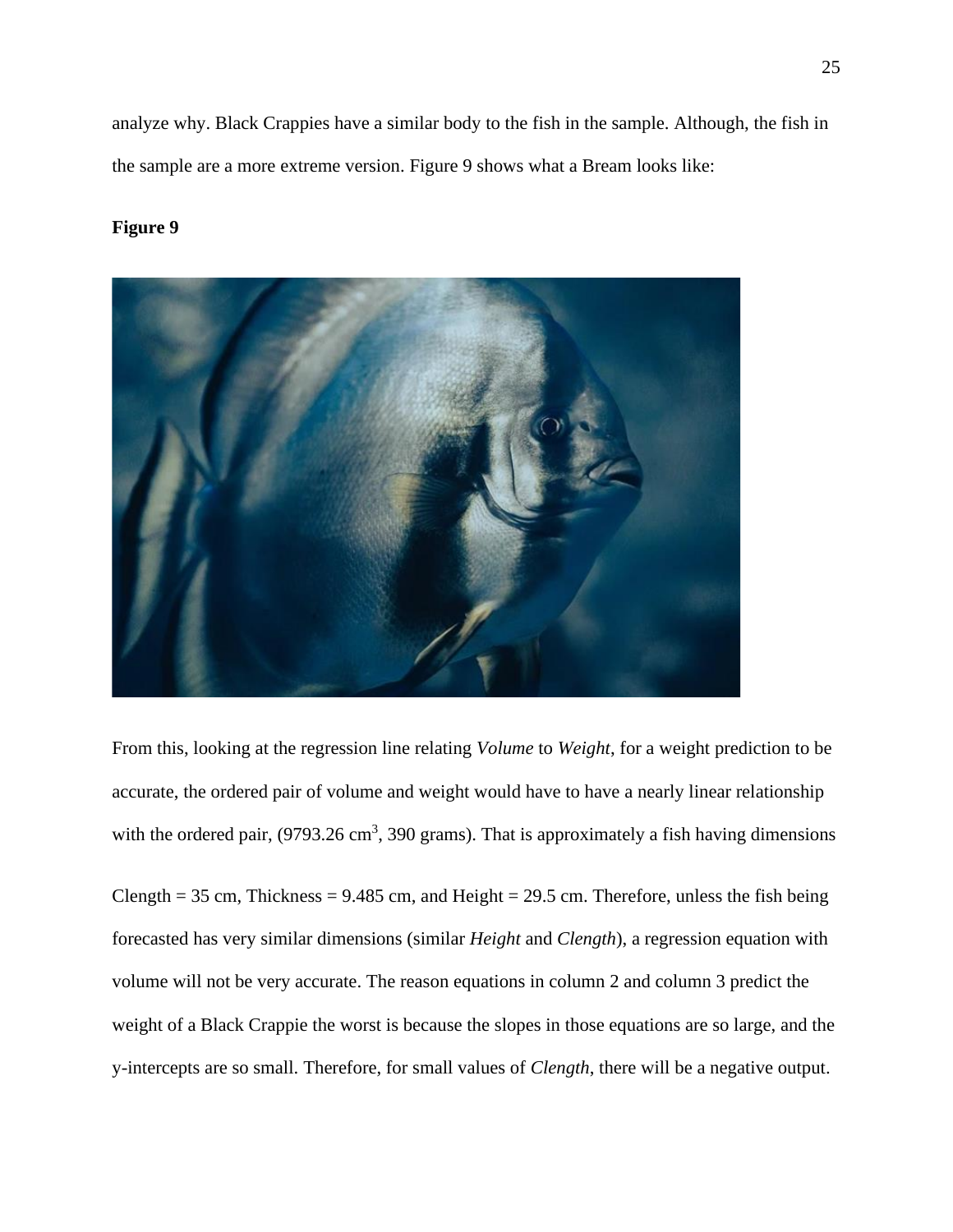#### **Part 5: Conclusion**

Our research project tests many different measurement variables and their forms to see which ones have the highest adjusted R squared. In addition, we used seven different species binary variables: Pike, Parkki, Smelt, Roach, Bream, Perch, and Whitefish. This, along with creating interaction variables with each individual species and their volume and ultimately predict the fish's weight the best. These fish are all very small, so while our data are accurate for these types of small fish, it may not necessarily apply to all fish, especially larger fish. For scale, the biggest fish in our data set was 1200 grams or around two pounds. However, fish can get up to hundreds of pounds.

We used four different regression equations, all with the dependent variable of weight, just including different regressors in which we found that this method of estimating the weight of a fish was most effective with fish shaped closer to a box and not as effective for normal shaped fish. To avoid perfect multicollinearity for each regression we removed whitefish so not all the binary variables were included. First, we used the independent variables of volume and each of the different fish: *Perch, Bream, Parkki, Pike, Smelt* and *Roach*. Second, we used the independent variables of length and each of the different fish: *Perch, Bream, Parkki, Pike, Smelt*  and *Roach*. Third, we looked at just the binary variables (whether it is that type of fish or not) for our six fish types: *Perch, Bream, Parkki, Pike, Smelt,* and *Roach* giving the average for each. Then, the fourth regression includes all of the binary variables for the different fish: *Perch, Bream, Parkki, Pike, Smelt,* and *Roach*, and then also the different volumes for those fish labeled as *PerchVol, BreamVol, ParkkiVol, SmeltVol,* and *RoachVol*.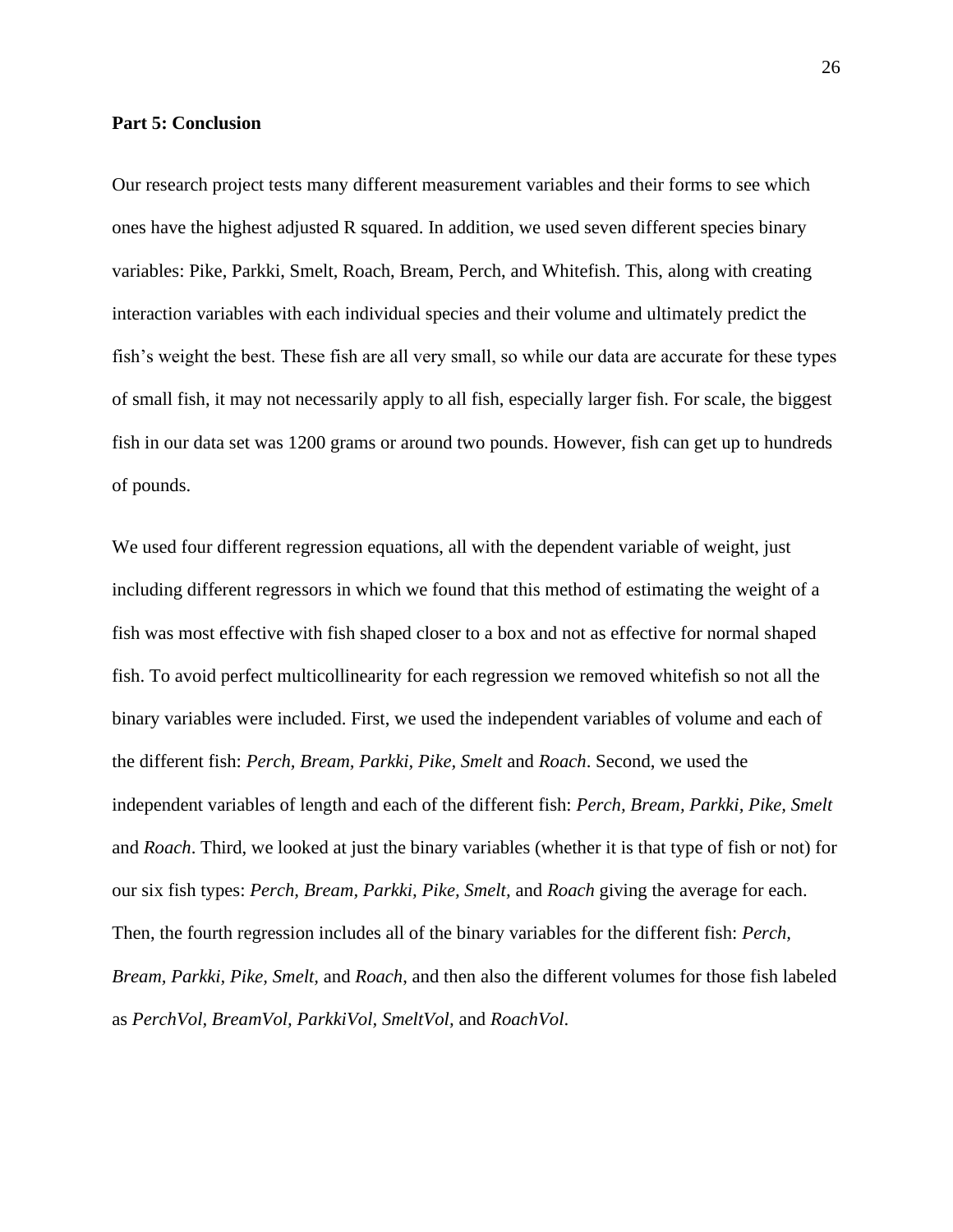Our study looks at different types of fish and uses their cross-length and volume to find correlations among these fish. The dependent variable that we are using is weight which is also a comparison that we are using among the different fish. The result of the data is that there is linearity, where the adjusted R squared, is 0.98. Therefore, coefficients and standard errors of the regression are reliable. For this first regressor, using volume, there was a correlation of 0.97 between the volume and the different types of fish. Then, for just the length, not length squared, and the different types of fish, there was a correlation of 0.94.